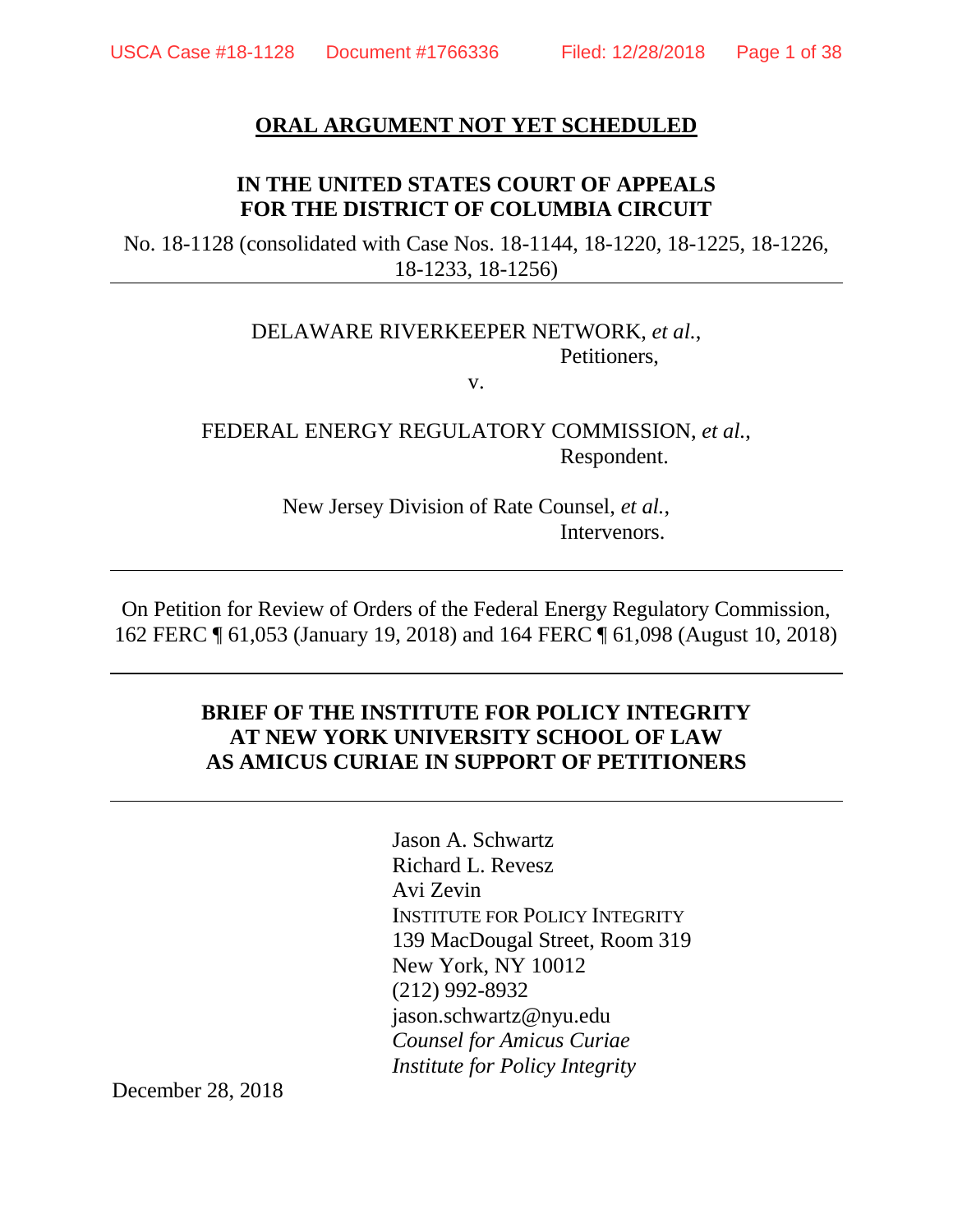### <span id="page-1-0"></span>**Certificate as to Parties, Rulings, and Related Case**

**Parties and** *Amici***.** All parties, intervenors, and *amici* appearing in this case are listed in the brief for Petitioners New Jersey Conservation Foundation, The Watershed Institute, Delaware Riverkeeper Network and Maya van Rossum, Homeowners Against Land Taking–PennEast, Inc., Hopewell Township ("Petitioners"), and the brief for Petitioners New Jersey Department of Environmental Protection, Delaware and Raritan Canal Commission, and New Jersey Division of the Rate Counsel ("State Petitioners"), except for the present movant *amicus curiae* in support of Petitioners, as well as Environmental Defense Fund, movant *amicus curiae* in support of Petitioners, and Niskanen Center, movant *amicus curiae* in support of Petitioners.

**Rulings Under Review.** The following final agency actions by Respondent are under review:

- 1) *PennEast Pipeline Co., LLC*, 162 FERC ¶ 61,053 (2018) ("Certificate Order")
- 2) *PennEast Pipline Co., LLC,* 164 FERC ¶ 61,098 (2018) ("Rehearing Order")

**Related Cases.** All related cases are as stated in the Brief of Petitioners and Brief of State Petitioners.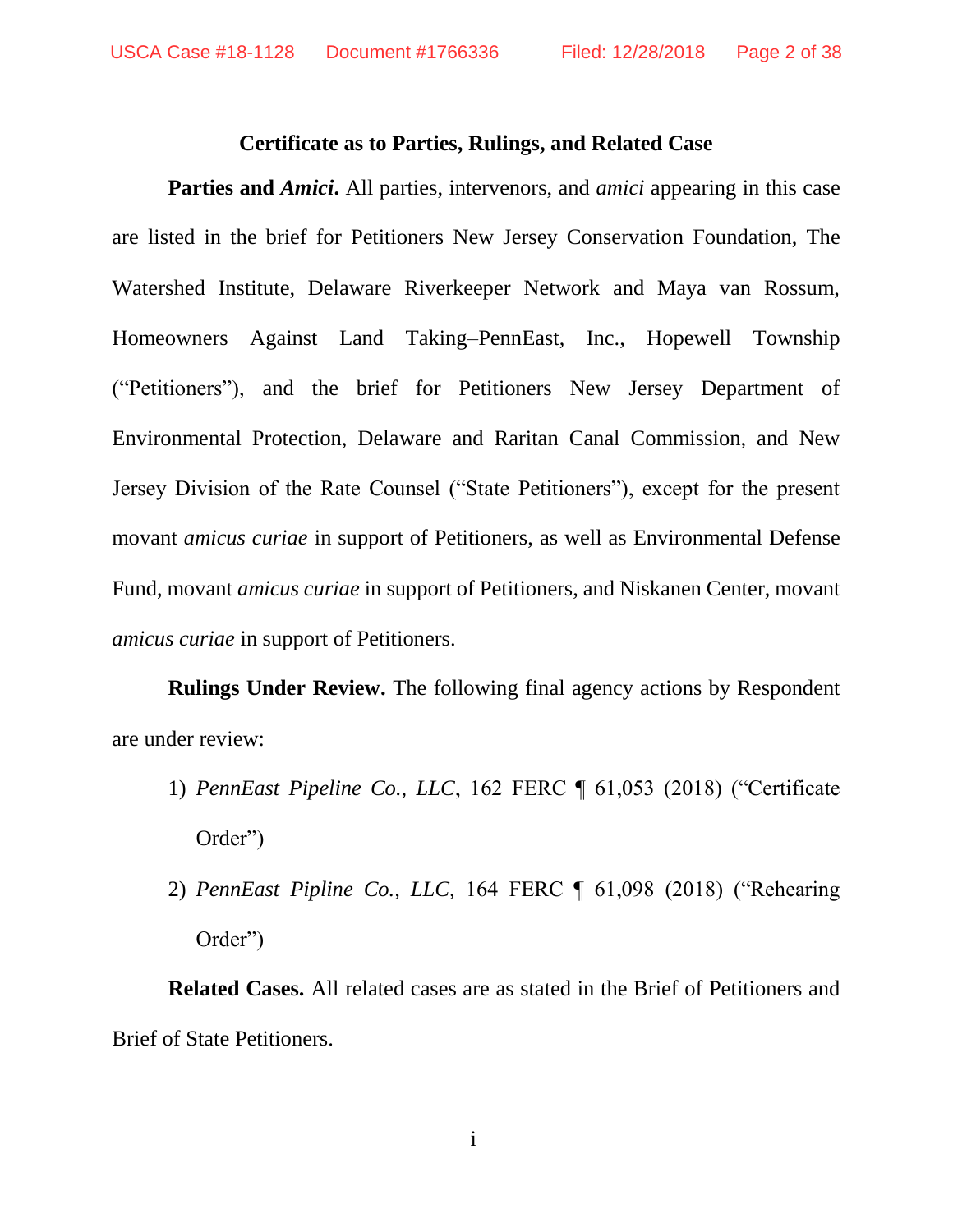## <span id="page-2-0"></span>**Rule 26.1 Disclosure Statement**

The Institute for Policy Integrity ("Policy Integrity") is a nonpartisan, not-forprofit organization at New York University School of Law. Policy Integrity is dedicated to improving the quality of government decisionmaking through advocacy and scholarship in the fields of administrative law, economics, and public policy. Policy Integrity has no parent companies. No publicly-held entity owns an interest of more than ten percent in Policy Integrity. Policy Integrity does not have any members who have issued shares or debt securities to the public.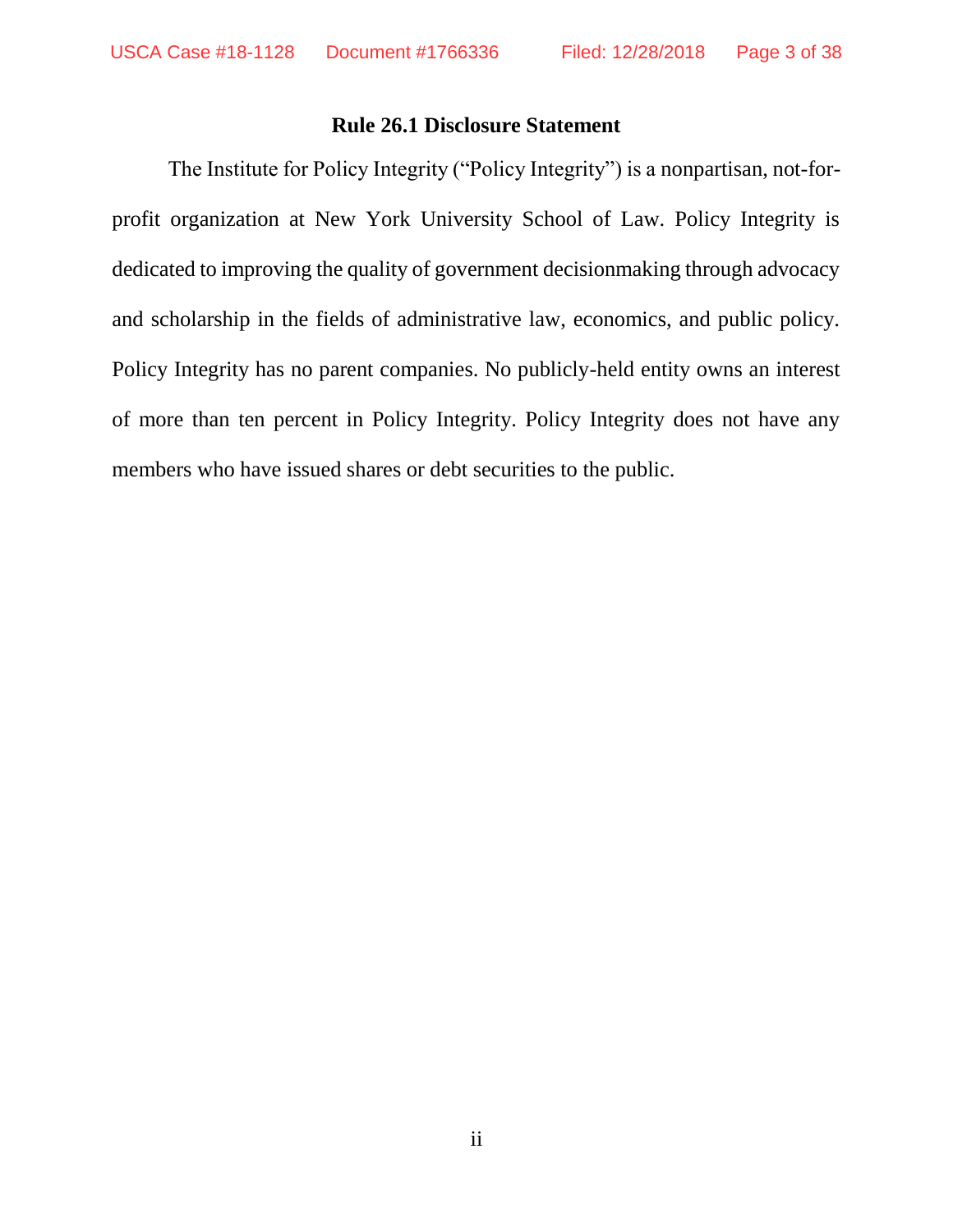# <span id="page-3-0"></span>**Statement Regarding Separate Briefing, Authorship, and Monetary Contributions**

On December 13, 2018, this Court set the briefing schedule in this matter, with Petitioners' and State Petitioners' briefs due just eight days later, on December 21, 2018. Doc. No. 1764188. Unlike the parties' joint proposed schedule, Joint Proposal to Establish a Format and Schedule for Briefing, Doc. No. 1756920 (filed Oct. 24, 2018), which asked for a minimum of 14 days between the petitioners' due date and the deadline for supporting *amicus* briefs, the Court's schedule did not alter the default rule on the time for filing *amicus* briefs. Fed. R. App. P. 29(a)(6); D.C. Cir. R. 29(c). Consequently, *amicus* briefs in support of petitioners are due December 28, 2018, barely two weeks after potential *amici* had access to this Court's briefing schedule. Furthermore, only after Petitioners and State Petitioners filed their opening briefs, on December 21, 2018, could the Institute for Policy Integrity at New York University School of Law ("Policy Integrity") thoroughly review Petitioners' arguments on the Social Cost of Carbon and assess the need for an *amicus* brief to provide this Court with additional background on this crucial economic methodology for calculating climate damages. With only a week then left to file an *amicus* brief, including an intervening holiday, Policy Integrity initially had difficulty confirming even the existence of other potential *amici* or what issues they planned to cover, let alone coordinating on the filing a single joint *amici* brief. *See*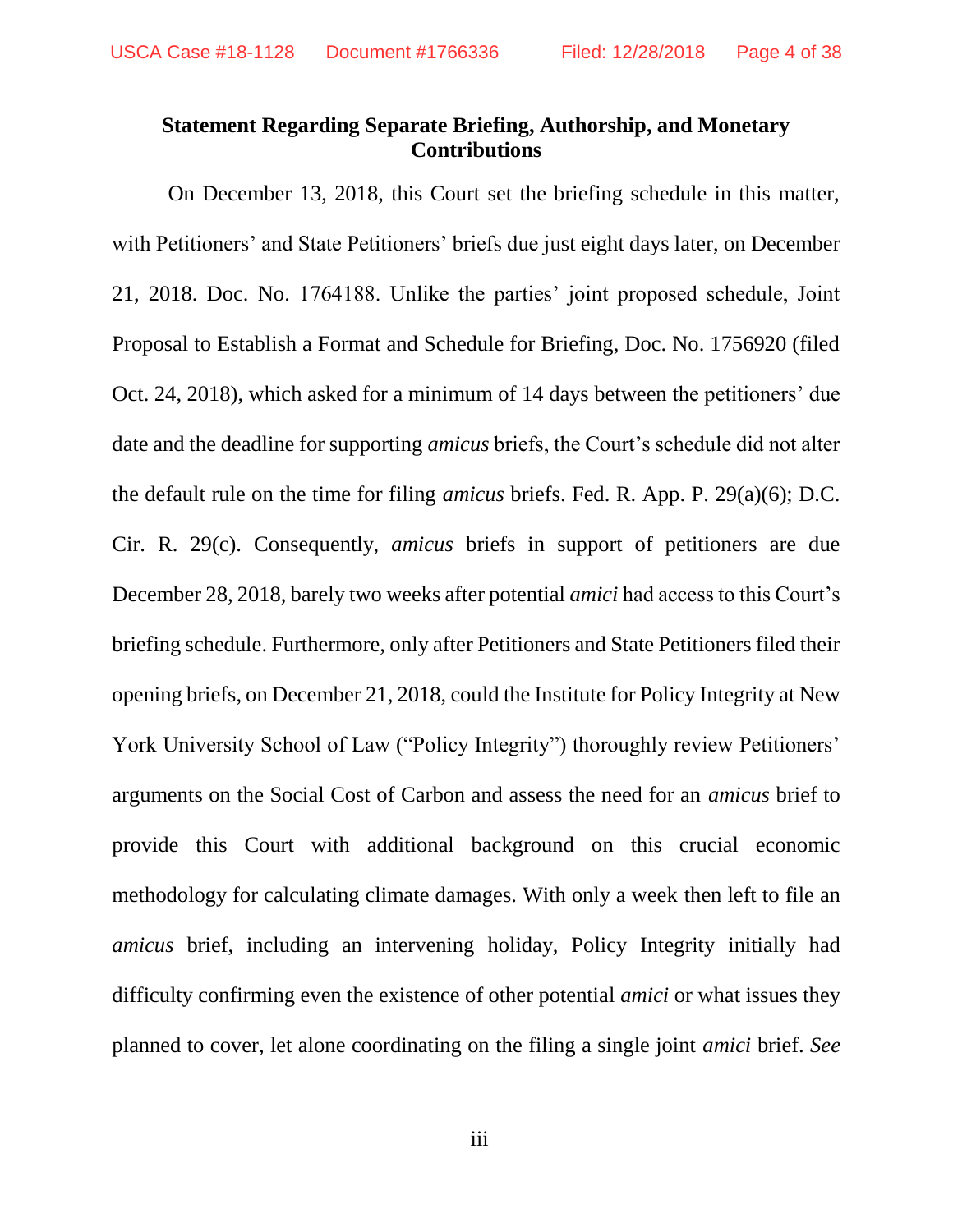Pet'rs Br. (listing in the certificate of parties that "There are presently no amici" as of Dec. 20, 2018). As a result, filing a single brief was not "practicable."

However, upon learning of other movant *amici*, Policy Integrity coordinated with those movant *amici* and worked to streamline briefing by ensuring that there would be no substantive overlap of issues included in this brief and other *amicus*  briefs. Moreover, during that coordination, Policy Integrity learned that movant *amicus* Niskanen Center holds divergent views from Policy Integrity on the use of the Social Cost of Carbon in agency decisionmaking, and so a joint brief among all movant *amici* would not be practicable.

As such, per D.C. Cir. R. 29(d), Policy Integrity now files its own separate *amicus* brief and has attempted to limit verbiage, below even the word count for an individual *amicus* brief that is permitted under Fed. R. App. P.29(a)(5).

Under Fed. R. App. P. 29(a), the Institute for Policy Integrity states that no party's counsel authored this brief in whole or in part, and no party or party's counsel contributed money intended to fund the preparation or submission of this brief. No person—other than the *amicus curiae*, its members, or its counsel—contributed money intended to fund the preparation or submission of this brief.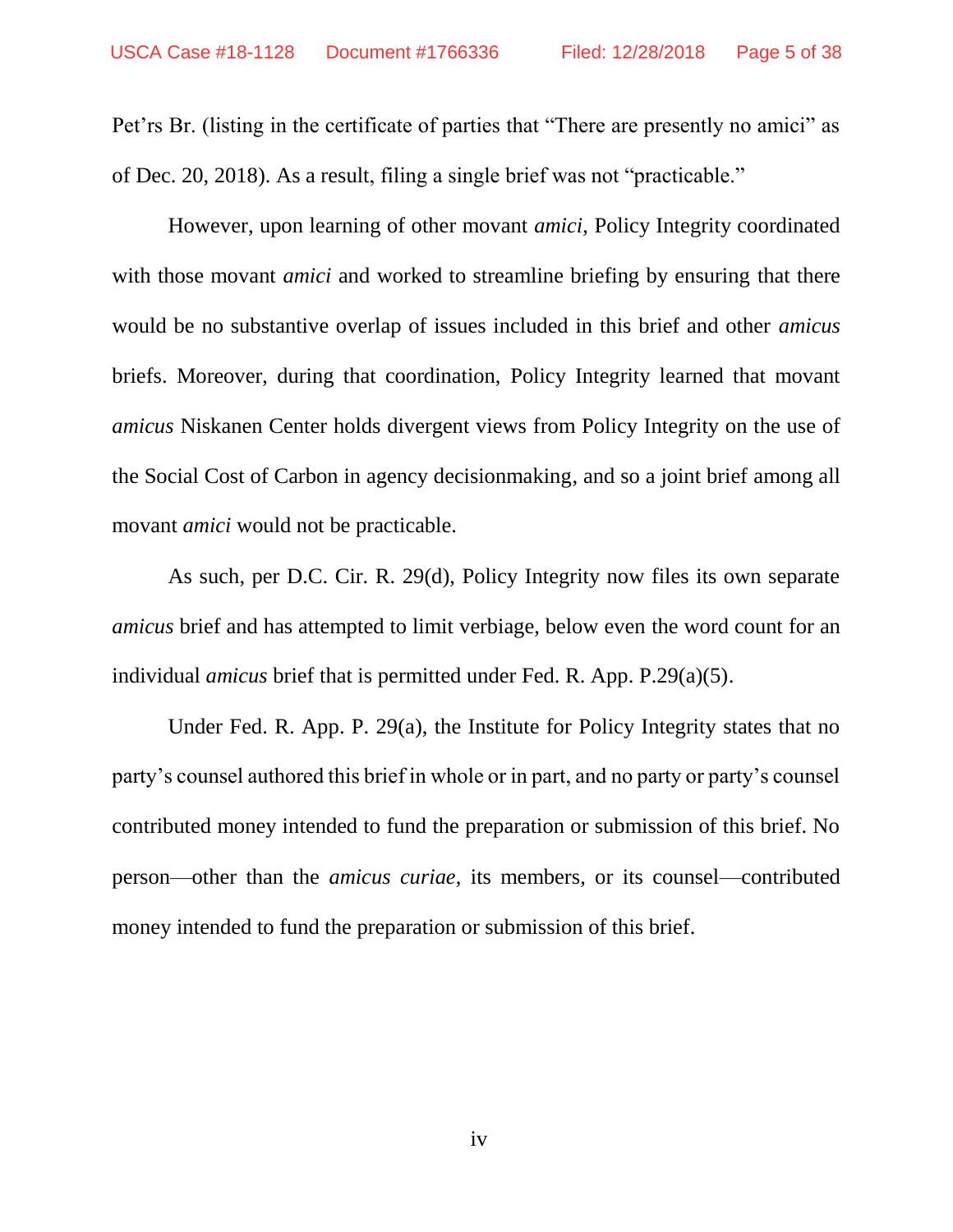# **TABLE OF CONTENTS**

|                | CERTIFICATE AS TO PARTIES, RULINGS, AND RELATED CASE  i                                                                             |
|----------------|-------------------------------------------------------------------------------------------------------------------------------------|
|                |                                                                                                                                     |
|                | STATEMENT REGARDING SEPARATE BRIEFING, AUTHORSHIP,                                                                                  |
|                |                                                                                                                                     |
|                |                                                                                                                                     |
|                |                                                                                                                                     |
|                |                                                                                                                                     |
|                |                                                                                                                                     |
| $\mathbf{I}$ . | The Social Cost of Carbon Is a Widely-Accepted and Easy-To-Use                                                                      |
| II.            | Monetizing Climate Damages Fulfills NEPA's Requirement to Assess<br>"Effects and Their Significance," While Volumetric Estimates of |
|                | III. FERC's Failure to Use an Available Tool to Monetize Climate Costs                                                              |
|                | IV. FERC's Objections to the Social Cost of Carbon Are Inconsistent and                                                             |
|                |                                                                                                                                     |
|                |                                                                                                                                     |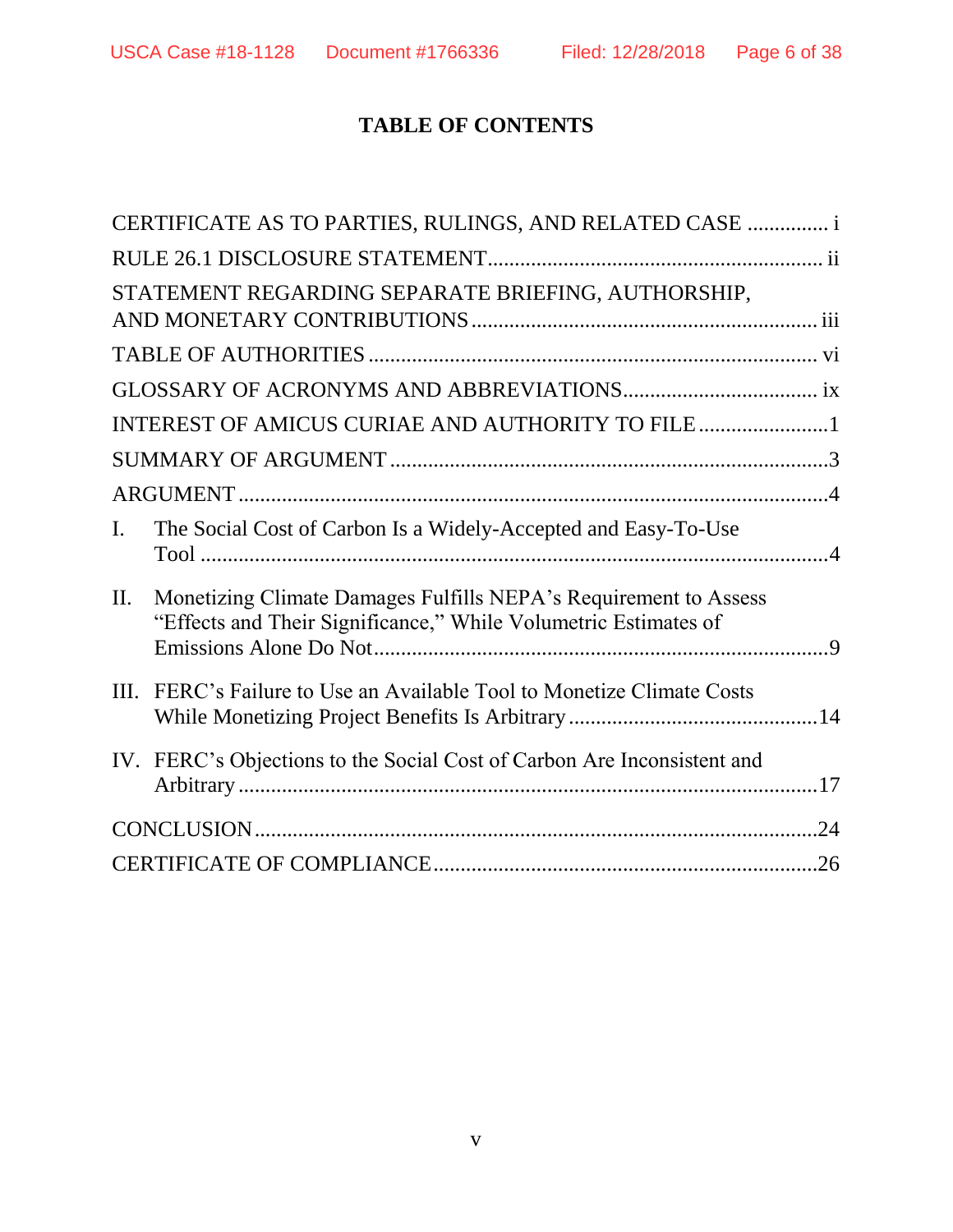# **TABLE OF AUTHORITIES**

<span id="page-6-0"></span>

| <b>Cases</b><br>Pages                                                               |
|-------------------------------------------------------------------------------------|
|                                                                                     |
|                                                                                     |
| <i>Ctr. for Biological Diversity v. NHTSA, 538 F.3d 1172 (9th Cir. 2008)</i> 14, 22 |
| <i>EarthReports, Inc. v. FERC, 828 F.3d 949, 956 (D.C. Cir. 2016) </i> 21           |
| High Country Conservation Advocates. v. U.S. Forest Serv.,                          |
| Klamath-Siskiyou Wildlands Ctr. v. Bureau of Land Mgmt.,                            |
| Mont. Envtl. Info. Ctr. v. U.S. Office of Surface Mining,                           |
|                                                                                     |
|                                                                                     |
|                                                                                     |

# **Regulations**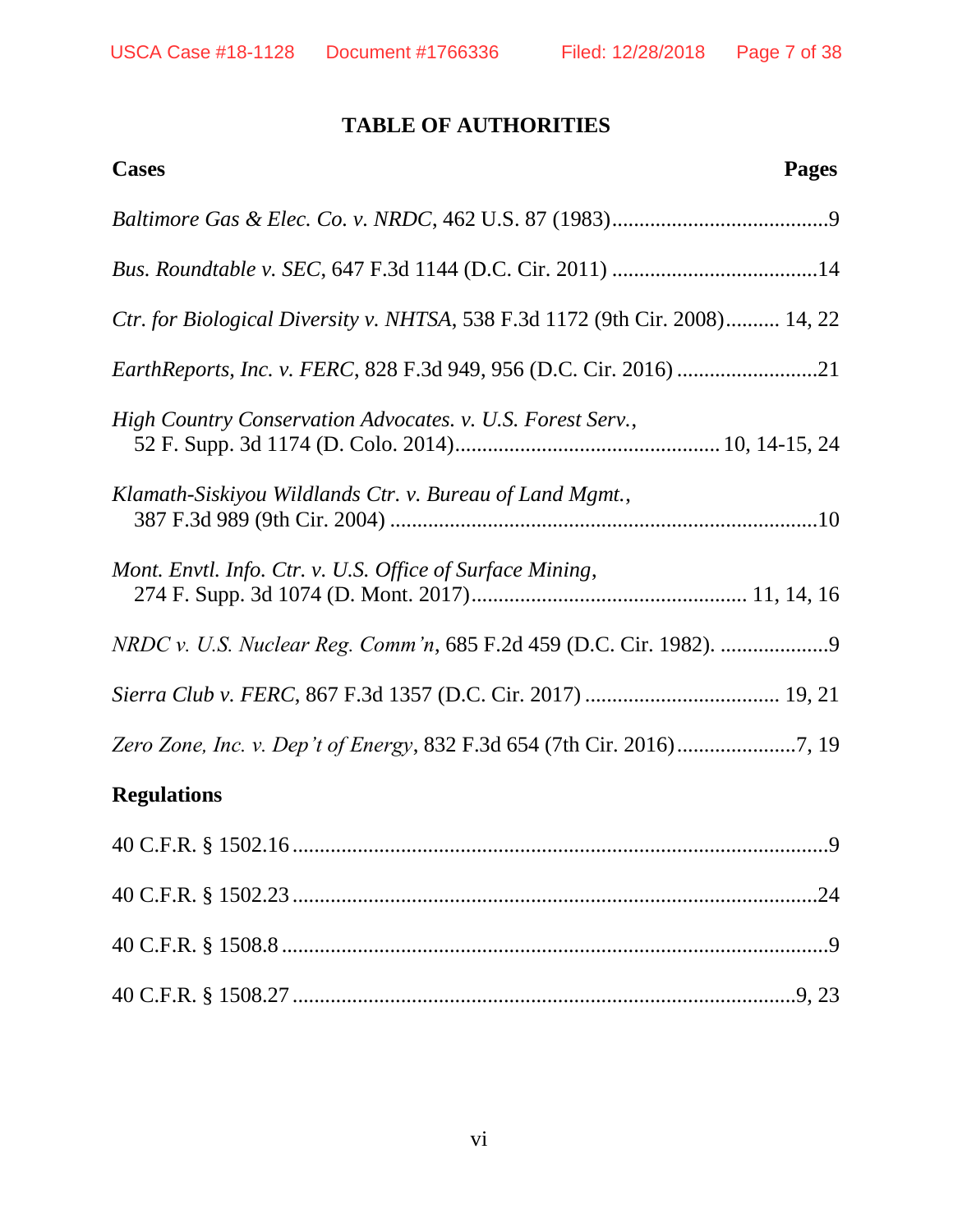# **TABLE OF AUTHORITIES (cont.)**

| <b>Administrative Orders</b><br><b>Pages</b>                                                                                                                    |
|-----------------------------------------------------------------------------------------------------------------------------------------------------------------|
| Dominion Cove Point LNG, LP, 151 FERC 161,095 (2015) 16                                                                                                         |
|                                                                                                                                                                 |
|                                                                                                                                                                 |
| PennEast Pipeline Co., LLC, 162 FERC 161,053 (2018)  1, 8, 12-13                                                                                                |
| PennEast Pipline Co., LLC,                                                                                                                                      |
| Fla. Se. Connection, LLC,                                                                                                                                       |
| <b>Other Authorities</b>                                                                                                                                        |
| Br. of Institute for Policy Integrity as Amicus Curiae, High Country Conservation<br>Advocates v. U.S. Forest Serv.,                                            |
| Br. of Institute for Policy Integrity as Amicus Curiae, Zero Zone, Inc. v. Dep't of                                                                             |
| Bureau of Ocean & Energy Mgmt,<br>Liberty Development Project: Draft EIS (2017), available at<br>https://www.boem.gov/2016-010-Volume-1-Liberty-EIS  18, 20, 22 |
| PennEast Pipeline Project Final Environmental Impact Statement, Docket No.                                                                                      |

CP15-558 (April 7, 2017) .............................................................. 8, 10-12, 16, 23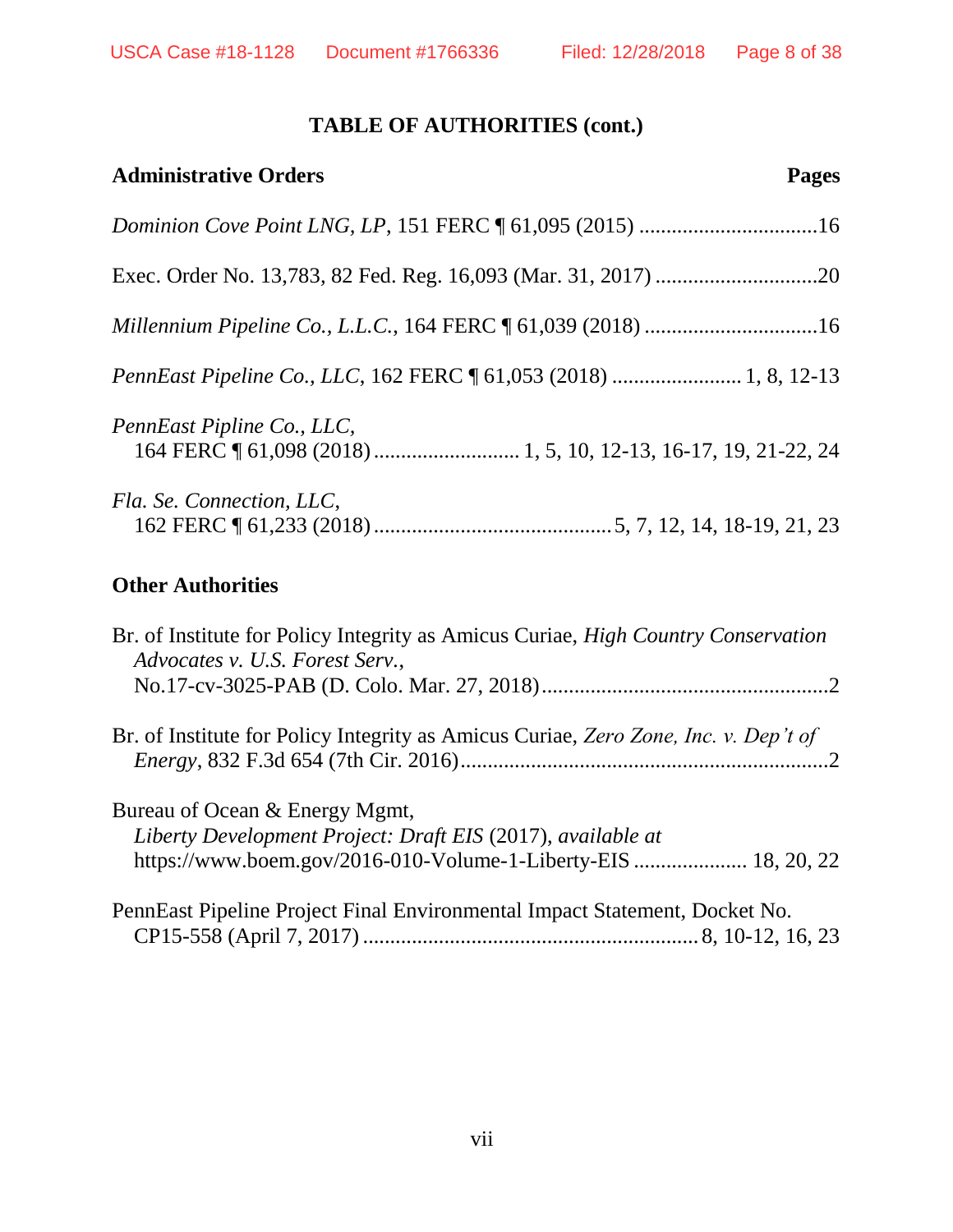# **TABLE OF AUTHORITIES (cont.)**

# **Other Authorities (cont.) Pages**

| Institute for Policy Integrity et al., Joint Comments on Using the Social Cost of<br>Greenhouse Gases to Weigh the Climate Impacts of New Natural Gas<br>Transportation Facilities in Environmental Analyses and in Reviews of Public<br>Convenience and Necessity, Docket No. PL18-1-000 (July 25, 2018), available<br>at<br>https://policyintegrity.org/documents/Joint_Comments_FERC_Pipeline_NOI_C |
|--------------------------------------------------------------------------------------------------------------------------------------------------------------------------------------------------------------------------------------------------------------------------------------------------------------------------------------------------------------------------------------------------------|
| Interagency Working Group on the Social Cost of Greenhouse Gases, Technical<br>Support Document (Aug. 2016), available at<br>https://obamawhitehouse.archives.gov/sites/default/files/omb/inforeg/scc_tsd_fi                                                                                                                                                                                           |
| Nat'l Acad. Sci., Eng. & Medicine, Assessment of Approaches to Updating the<br>Social Cost of Carbon: Phase 1 Report on a Near-Term Update (2016),<br>available at https://www.nap.edu/catalog/21898/assessment-of-approaches-to-                                                                                                                                                                      |
| Nat'l Acad. Sci., Eng. & Medicine, Valuing Climate Damages: Updating<br>Estimates of the Social Cost of Carbon Dioxide (2017), available at<br>https://www.nap.edu/catalog/24651/valuing-climate-damages-updating-                                                                                                                                                                                     |
| Richard Revesz et al., Best Cost Estimate of Greenhouse Gases, 357 Science 655                                                                                                                                                                                                                                                                                                                         |
| U.S. Glob. Change Research Program, Third National Climate Assessment (2014),<br>available at http://nca2014.globalchange.gov/system/files_force/downloads/low/<br>NCA3_Climate_Change_Impacts_in_the_United%20States_LowRes.pdf11                                                                                                                                                                     |
| U.S. Gov't Accountability Office, Regulatory Impact Analysis: Development of<br>Social Cost of Carbon Estimates (2014), available at                                                                                                                                                                                                                                                                   |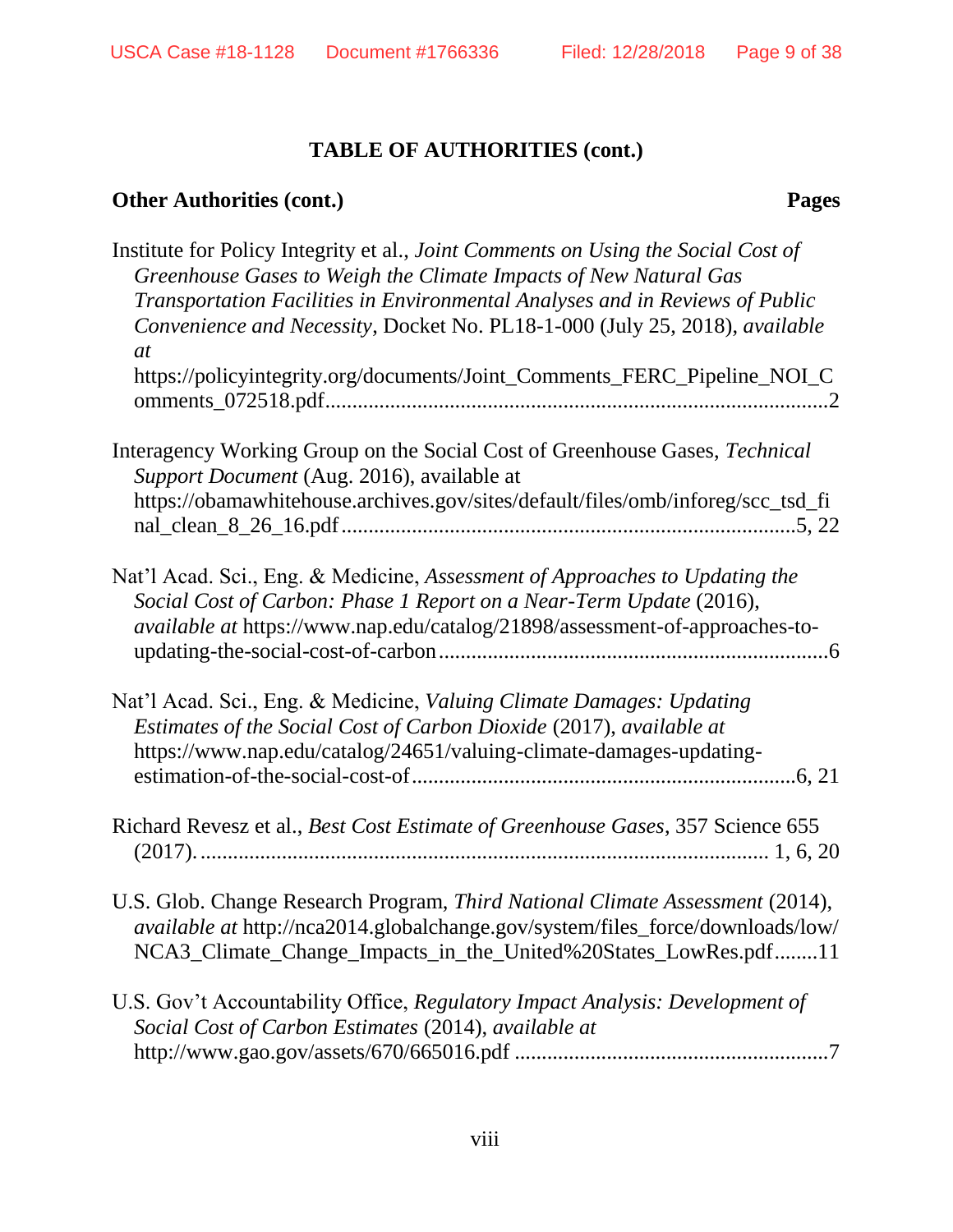# **GLOSSARY OF ACRONYMS AND ABBREVIATIONS**

<span id="page-9-0"></span>Pursuant to Circuit Rule 28(a)(3), the following is a glossary of acronyms and

abbreviations used in this brief:

| Certificate Order                           | PennEast Pipeline Co., LLC,<br>162 FERC 1 61,053 (2018)                                                                                                                                     |
|---------------------------------------------|---------------------------------------------------------------------------------------------------------------------------------------------------------------------------------------------|
| <b>EIS</b>                                  | <b>Environmental Impact Statement</b>                                                                                                                                                       |
| <b>FEIS</b>                                 | PennEast Pipeline Project Final Environmental<br>Impact Statement, Docket No. CP15-558 (April<br>7, 2017)                                                                                   |
| <b>FERC</b>                                 | <b>Federal Energy Regulatory Commission</b>                                                                                                                                                 |
| <b>Glick Dissent</b>                        | <i>PennEast Pipeline Co., LLC, 164 FERC</i><br>61,098 (2018) (Glick, Comm'r, <i>dissenting</i> )                                                                                            |
| LaFleur Dissent                             | PennEast Pipeline Co., LLC,<br>164 FERC ¶ 61,098 (2018) (LaFleur, Comm'r,<br>concurring in part and dissenting in part)                                                                     |
| <b>NEPA</b>                                 | <b>National Environmental Policy Act</b>                                                                                                                                                    |
| PennEast Pipeline Project<br>or the Project | the PennEast pipeline system                                                                                                                                                                |
| Petitioners                                 | New Jersey Conservation Foundation, The<br>Watershed Institute, Delaware Riverkeeper<br>Network and Maya van Rossum, Homeowners<br>Against Land Taking-PennEast, Inc., Hopewell<br>Township |
| Policy Integrity                            | The Institute for Policy Integrity at New York<br>University School of Law                                                                                                                  |
| <b>Rehearing Order</b>                      | PennEast Pipeline Co., LLC,<br>164 FERC 161,098 (2018)                                                                                                                                      |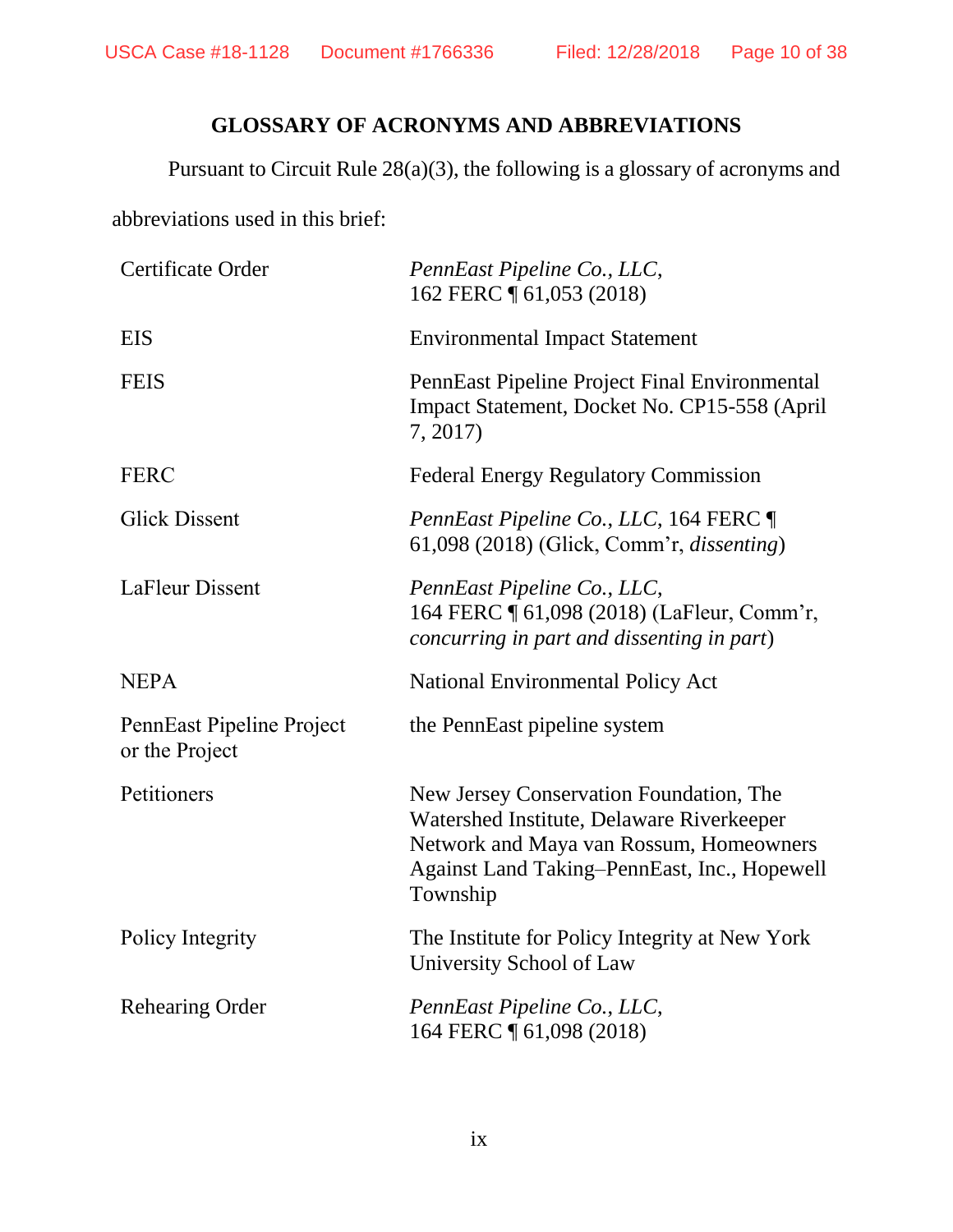| <b>SMP Project Remand</b> | Fla. Se. Connection, LLC,<br>162 FERC 1 61,233 (2018)                                                                                                 |
|---------------------------|-------------------------------------------------------------------------------------------------------------------------------------------------------|
| <b>State Petitioners</b>  | New Jersey Department of Environmental<br>Protection, Delaware and Raritan Canal<br>Commission, and New Jersey Division of the<br><b>Rate Counsel</b> |
| <b>Working Group</b>      | The Interagency Working Group on the Social<br><b>Cost of Greenhouse Gases</b>                                                                        |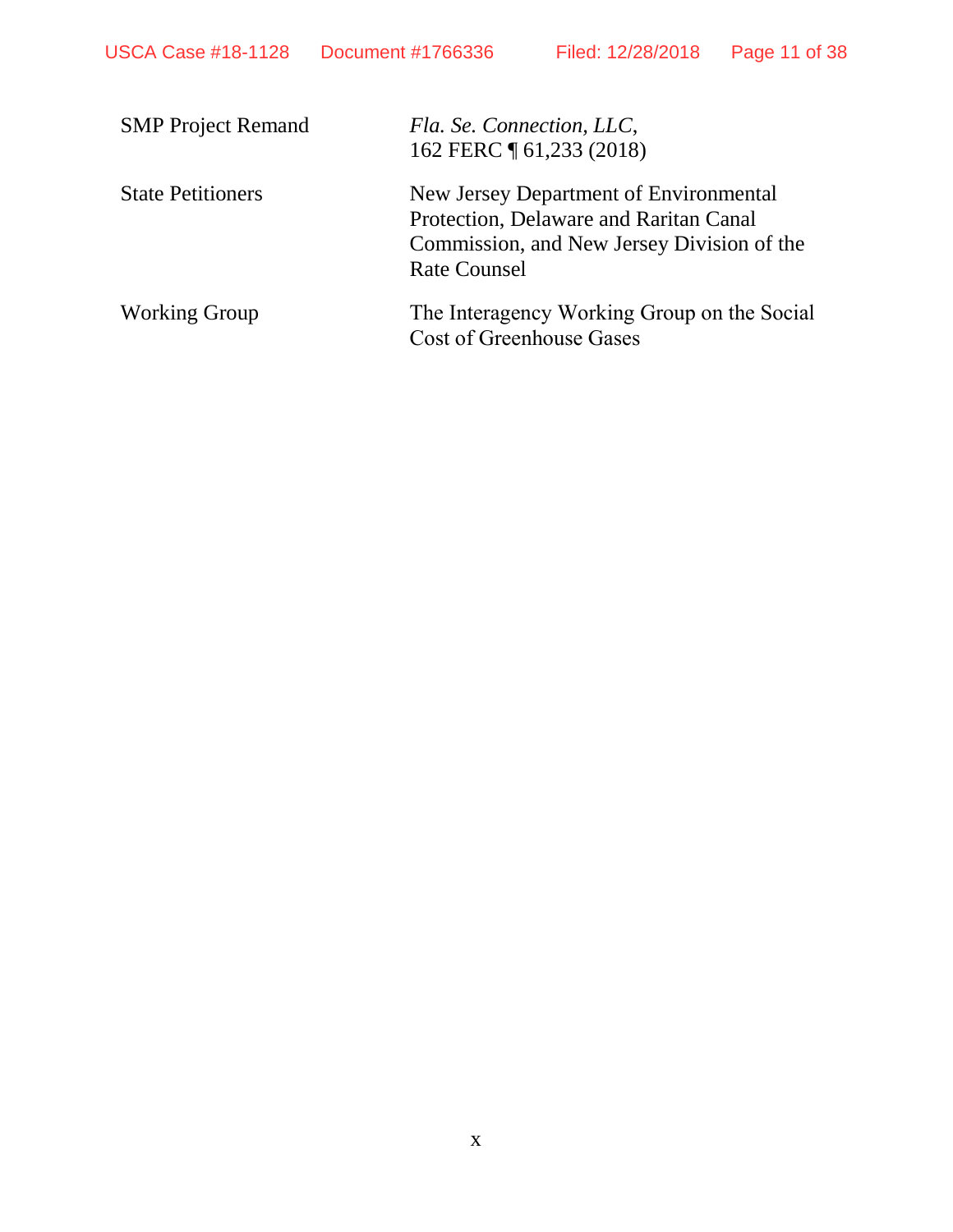### **INTEREST OF AMICUS CURIAE AND AUTHORITY TO FILE**

<span id="page-11-0"></span>The Institute for Policy Integrity at New York University School of Law ("Policy Integrity")<sup>1</sup> submits this brief as *amicus curiae* in support of Petitioners' petitions for review of the Federal Energy Regulatory Commission ("FERC") order approving a certificate of public convenience and necessity for the PennEast pipeline system ("PennEast Pipeline Project" or "the Project"), *PennEast Pipeline Co., LLC*, 162 FERC ¶ 61,053 (2018) ("Certificate Order"), and denial of rehearing of that order, *PennEast Pipeline Co., LLC*, 164 FERC ¶ 61,098 (2018) ("Rehearing Order").

Policy Integrity is a nonpartisan think tank dedicated to improving government decision-making through advocacy and scholarship in administrative law, economics, and environmental policy. Policy Integrity has produced extensive scholarship on the balanced use of economic analysis in regulatory decisions and resource management, with a particular focus on the proper scope and estimation of costs and benefits, including the social cost of greenhouse gases. Our director, Professor Richard L. Revesz, has published more than eighty articles and books, including substantial work on cost-benefit analysis and the social cost of greenhouse gases.<sup>2</sup>

<sup>&</sup>lt;sup>1</sup> This brief does not purport to represent the views of New York University School of Law.

<sup>2</sup> *E.g.*, Richard Revesz et al., *Best Cost Estimate of Greenhouse Gases*, 357 Science 655 (2017).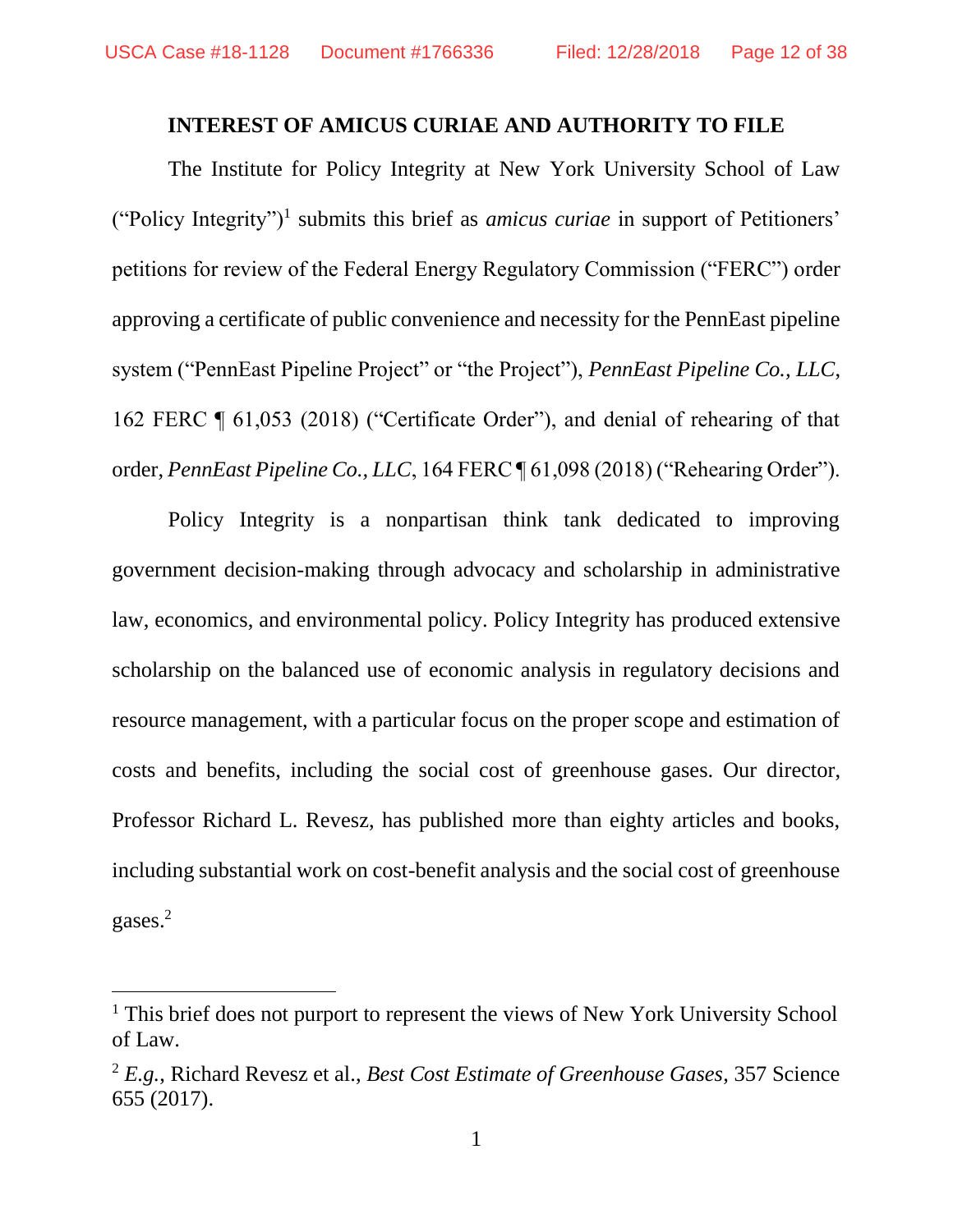Harnessing this academic background, Policy Integrity has filed numerous *amicus* briefs addressing agencies' analyses of climate impacts. *E.g.*, Br. of Institute for Policy Integrity as Amicus Curiae, *High Country Conservation Advocates v. U.S. Forest Serv.*, No.17-cv-3025-PAB (D. Colo. Mar. 27, 2018) (addressing failure to use the Social Cost of Carbon in a NEPA review of a coal lease); Br. of Institute for Policy Integrity as Amicus Curiae, *Zero Zone, Inc. v. Dep't of Energy*, 832 F.3d 654 (7th Cir. 2016) (addressing use of the Social Cost of Carbon to support setting energy efficiency standards). Policy Integrity has also provided comments to FERC on the appropriate use of the Social Cost of Carbon in its reviews under the National Environmental Policy Act ("NEPA"), in response to FERC's notice of inquiry on revising its policy for certifying natural gas facilities.<sup>3</sup>

In this case, Petitioners assert that FERC's review of the environmental impacts of the PennEast Pipeline Project pursuant to NEPA, and subsequent approval of a certificate of public convenience and necessity for the Project based on that review, arbitrarily failed to take into consideration the value of climate damages caused by the Project, despite the availability of a "widely accepted tool"

<sup>3</sup> Institute for Policy Integrity et al., *Joint Comments on Using the Social Cost of Greenhouse Gases to Weigh the Climate Impacts of New Natural Gas Transportation Facilities in Environmental Analyses and in Reviews of Public Convenience and Necessity*, Docket No. PL18-1-000 (July 25, 2018), *available at*  https://policyintegrity.org/documents/Joint\_Comments\_FERC\_Pipeline\_NOI\_Com ments\_072518.pdf*.*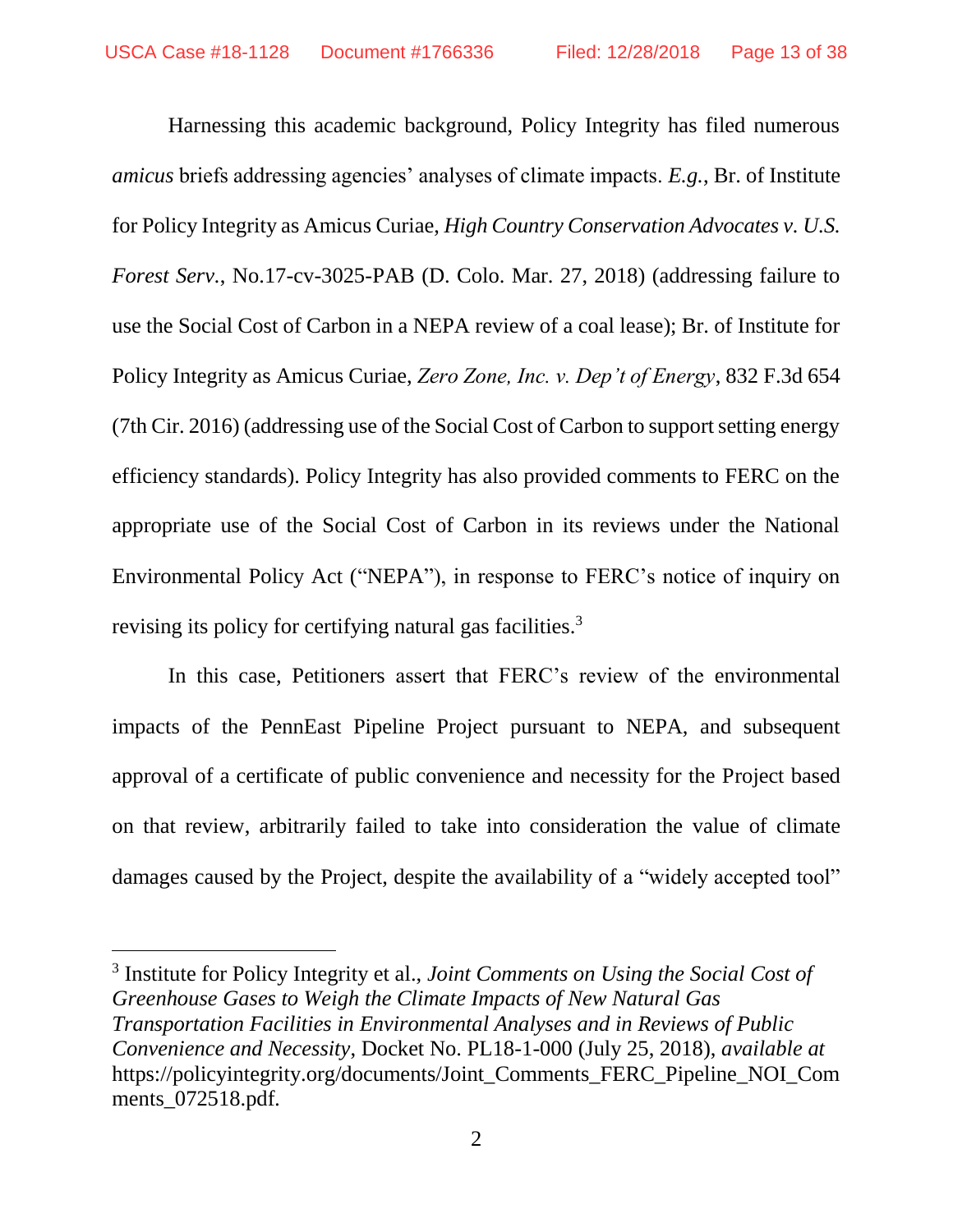to do so: the Social Cost of Carbon. Pet'rs Joint Opening Br. 12, Docket No. 1765338 ("Pet'rs Br."). Policy Integrity's expertise generally in economic analysis—and particularly on the Social Cost of Carbon and its appropriate role in NEPA reviews gives *amicus* a special perspective from which to evaluate those claims.

Policy Integrity has conveyed to the parties its interest in this case, the impracticability of joining a single brief with other movant *amici*, and its efforts to coordinate with other movant *amici* and to limit verbiage, and all parties have consented to the filing of this brief.

### **SUMMARY OF ARGUMENT**

<span id="page-13-0"></span>If constructed, the PennEast Pipeline Project will be responsible for greenhouse gas emissions that will result in substantial climate damages. Yet, FERC's final Environmental Impact Statement ("EIS") presents only the volumes of greenhouse gases that the Project will emit. Such volumetric calculations do not assess the Project's actual environmental effects or their significance, as required by NEPA. FERC never mentions the Project's contributions to such serious climate impacts as property damage, increased energy demand, lost productivity, cardiovascular and respiratory mortality, and scores of other real-world climate consequences. Nor does FERC assess the intensity, context, or significance of any climate impacts.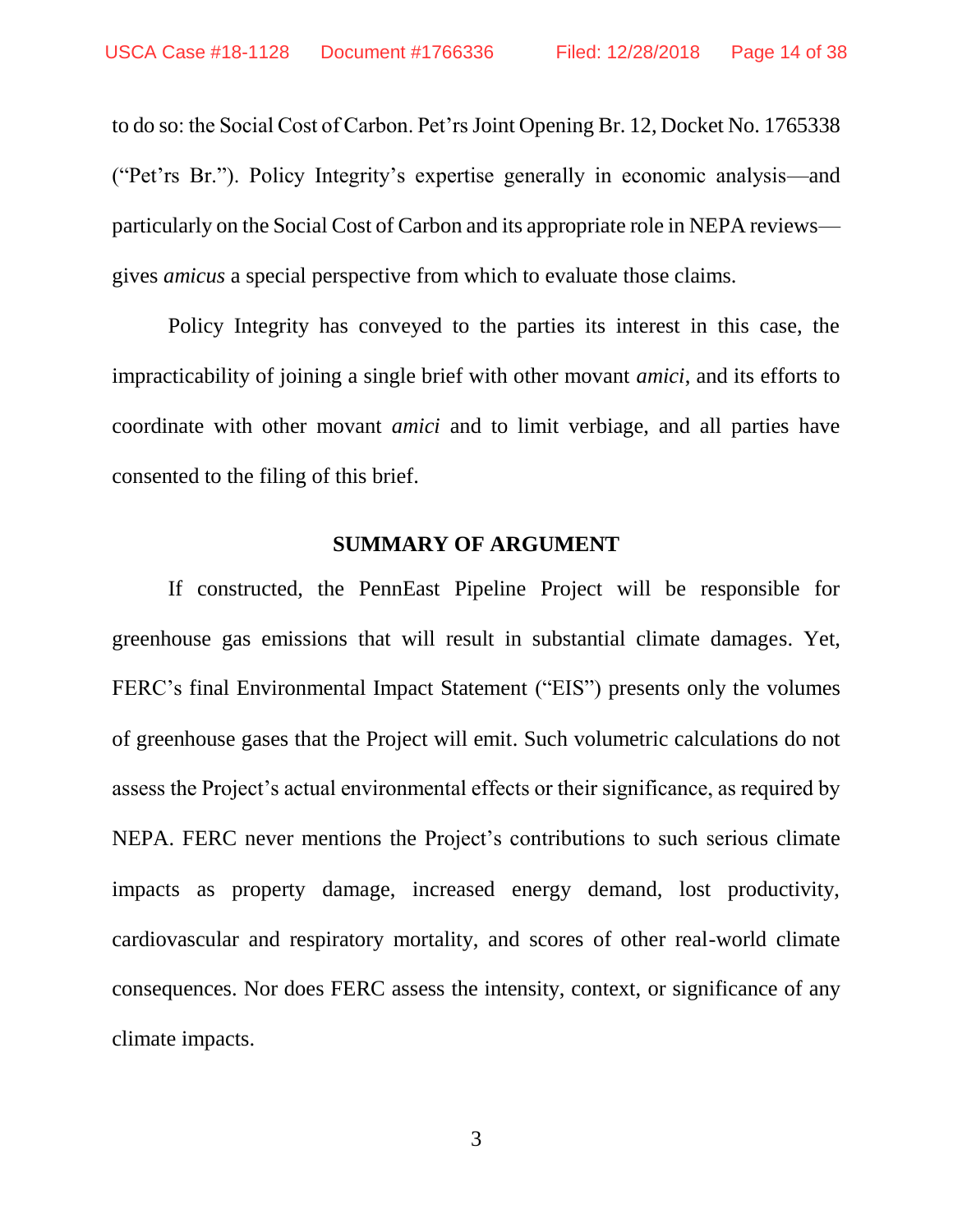FERC's excuse for failing to provide any meaningful climate analysis is that there is no suitable method to do so. But this is wrong. The Social Cost of Carbon is a widely-accepted and easy-to-use tool for attributing climate damages to an amount of greenhouse emissions and weighing the significance of those damages. The most widely used and endorsed estimates of the Social Cost of Carbon were published by a federal Interagency Working Group in 2016. Applying the Working Group's central estimate of \$42 in climate costs per ton of carbon dioxide, the Project's greenhouse emissions will cause in excess of \$1 billion per year of climate damages, from property damage, lost productivity, premature deaths, and other quantifiable effects.

FERC's reasons for rejecting the Social Cost of Carbon are inconsistent with its own description of the tool's purpose and use, with the consensus of experts, with the practice of other federal agencies, and with FERC's choices to monetize other effects. Given the availability of this widely-accepted tool, FERC's failure to contextualize and assess the significance of this Project's climate impacts is arbitrary.

### **ARGUMENT**

## <span id="page-14-1"></span><span id="page-14-0"></span>**I. The Social Cost of Carbon Is a Widely-Accepted and Easy-To-Use Tool**

The Social Cost of Carbon is a "tool" that "estimates the monetized climate change damage associated with an incremental increase in [carbon dioxide]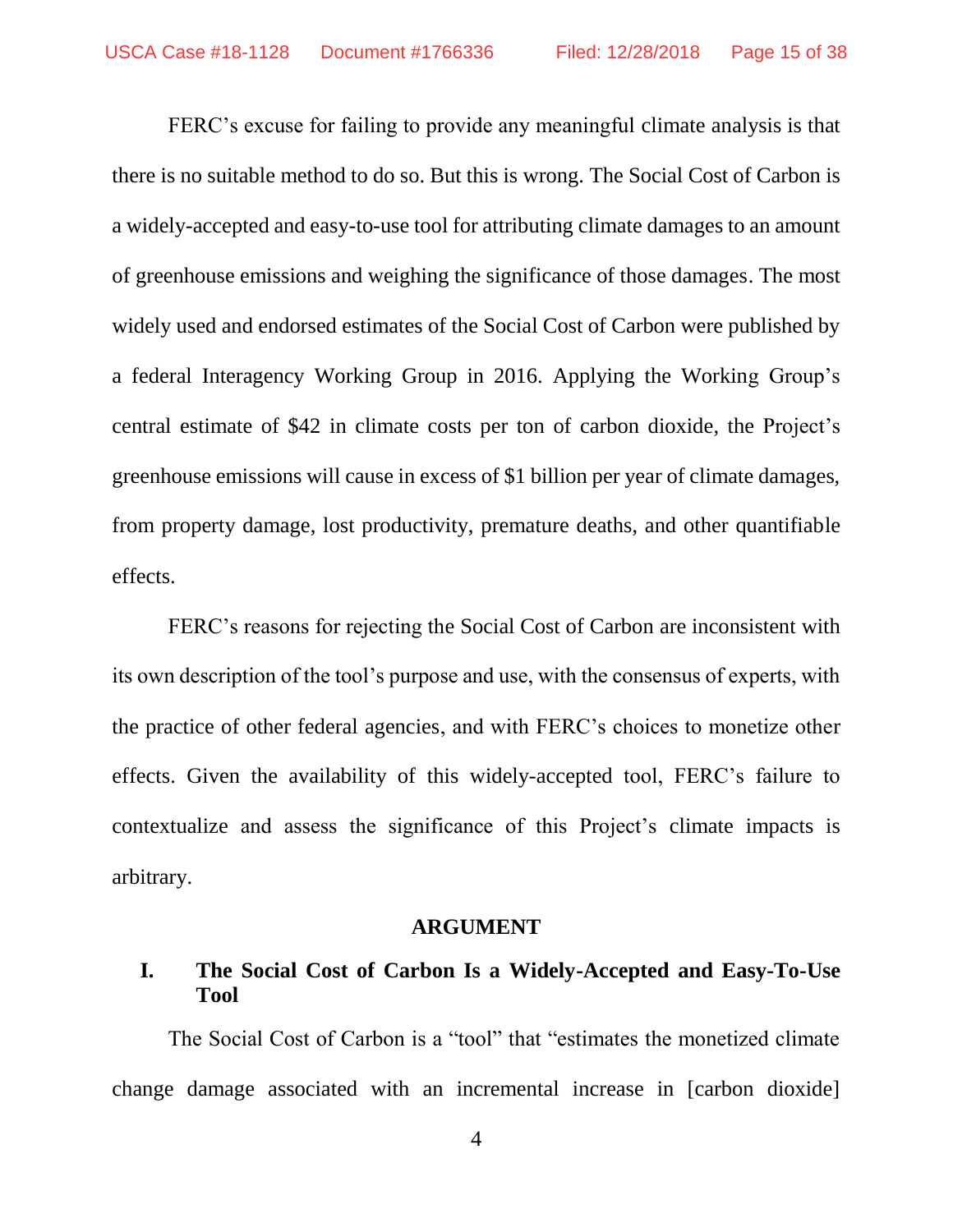emissions in a given year." Rehearing Order at P 122 n.274. The most widely used estimate of the Social Cost of Carbon was developed by the federal Interagency Working Group on the Social Cost of Greenhouse Gases ("Working Group"), a coordinated effort among 12 federal agencies and White House offices. "In 2010, and updated in 2016," the Working Group released estimates to "provide a consistent approach for agencies to quantify [climate change] damage in dollars." *Fla. Se. Connection LLC*, 162 FERC ¶ 61,233, at P 45 (2018) ("SMP Project Remand"). In its 2016 update, the Working Group estimated that, by the year 2020, each additional ton of carbon dioxide released from any source will affect global atmospheric carbon concentrations in ways that will cause an additional \$42 in climate damages, from property damage, lost agricultural productivity, changes in energy demand, human health impacts, and other myriad effects. *See* Interagency Working Group on the Social Cost of Greenhouse Gases, *Technical Support Document* at 3-4 (2016) (providing the "central" estimate in year 2007 dollars).<sup>4</sup>

l

<sup>4</sup> *Available at*

https://obamawhitehouse.archives.gov/sites/default/files/omb/inforeg/scc\_tsd\_final \_clean\_8\_26\_16.pdf. A ton emitted in year 2020 will cause \$42 in cumulative climate damages. Once emitted, carbon dioxide stays in the atmosphere and contributes to climate damages for centuries. The \$42 figure captures that future stream of effects and discounts future damages back at a 3% discount rate. Based on the economic literature, the Working Group used a 3% discount rate to calculate its central estimate and tested the sensitivity of its central estimate to the discount rate assumption by also calculating the value at a 5% rate and a 2.5% rate. *Id.* at 19. The range for those sensitivity analyses is \$12 to \$62 per ton for year 2020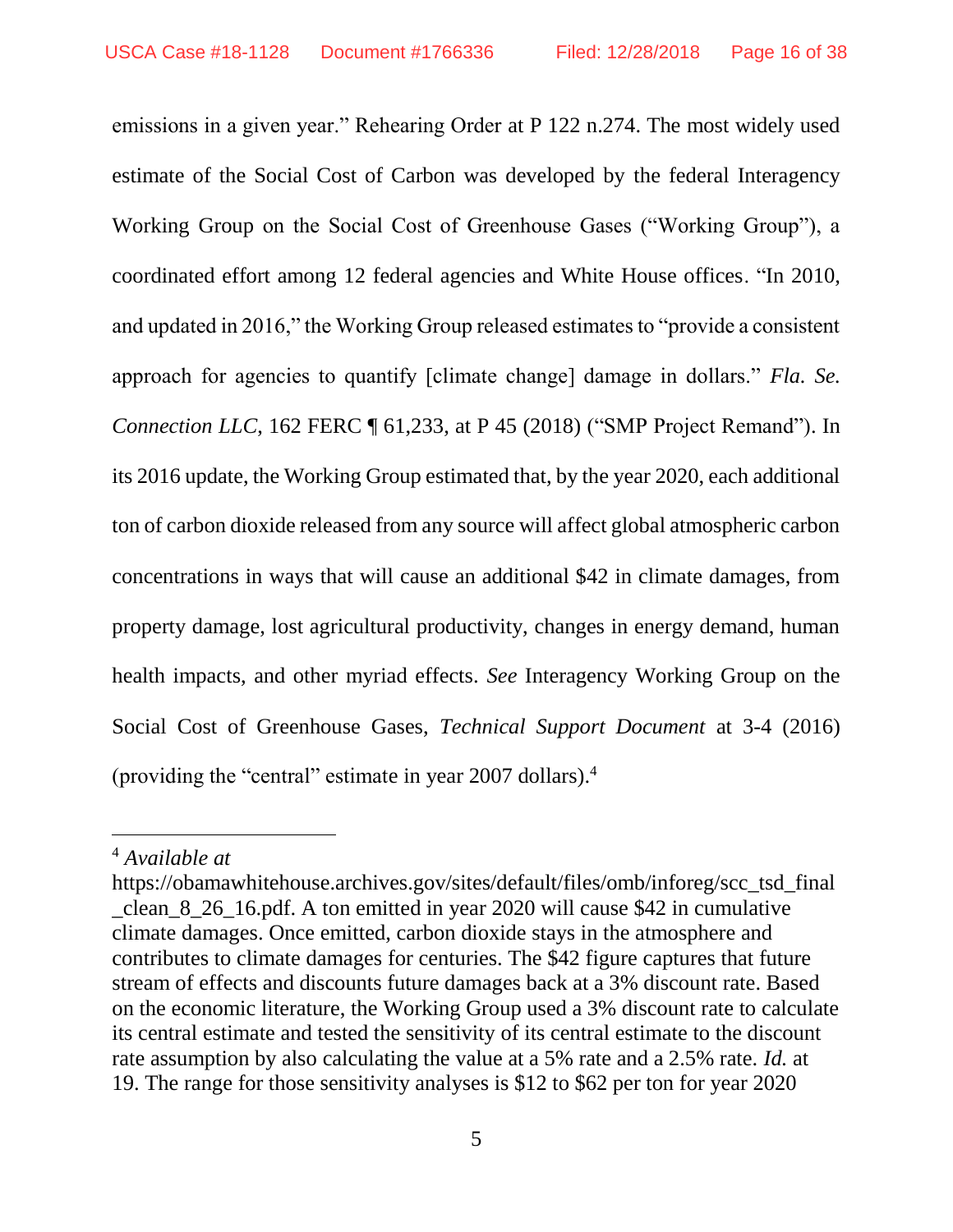The Working Group's methodology has been widely endorsed. In 2016 and 2017, the National Academies of Sciences issued two reports that, while recommending future improvements to the methodology, supported the continued use of the existing Working Group estimate. Nat'l Acad. Sci., Eng. & Medicine, Valuing Climate Damages: Updating Estimates of the Social Cost of Carbon Dioxide 3 (2017);<sup>5</sup> Nat'l Acad. Sci., Eng. & Medicine, Assessment of Approaches to Updating the Social Cost of Carbon: Phase 1 Report on a Near-Term Update 1 (2016).<sup>6</sup> Distinguished economists have explained that the Working Group's estimates remain the best numbers available to federal agencies, even after the current Administration disbanded the Working Group. *See* Revesz et al., *Best Cost Estimate of Greenhouse Gases*, 357 Science 655 (2017) (co-authored with Michael Greenstone, Michael Hanemann, Peter Howard, and Thomas Sterner). The U.S.

l

emissions. *Id.* at 4. A "high impact" estimate that reflects the potential for more catastrophic outcomes and uncertainties is \$123 for year 2020 emissions. *Id.* at 16. These values are all in year 2007 dollars; the \$42 "central" estimate, inflated to year 2017 dollars, is about \$51 per ton. Also, because the consequences of climate change rise as the cumulative stock of greenhouse gases increases, the monetized harm of climate damages rises each year. Even if the Project's annual emissions remained constant, therefore, the Project's annual climate damages would increase each year after 2020.

<sup>5</sup> *Available at* https://www.nap.edu/catalog/24651/valuing-climate-damagesupdating-estimation-of-the-social-cost-of.

<sup>6</sup> *Available at* https://www.nap.edu/catalog/21898/assessment-of-approaches-toupdating-the-social-cost-of-carbon.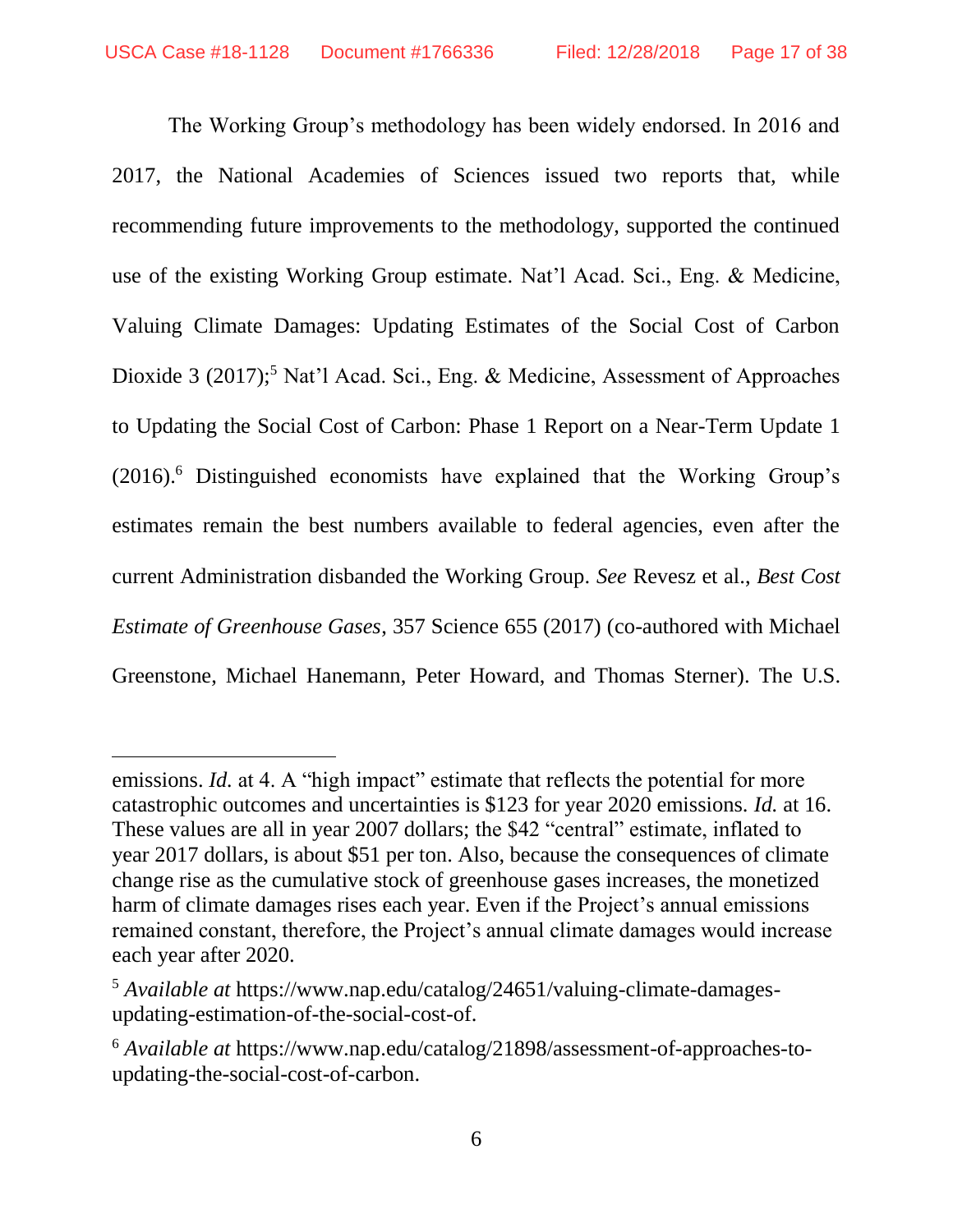Court of Appeals for the Seventh Circuit has held that agency reliance on these estimates to inform decisionmaking was reasonable. *Zero Zone, Inc. v. Dep't of Energy*, 832 F.3d 654, 678 (7th Cir. 2016). The U.S. Government Accountability Office reviewed the Working Group's methodology and concluded that it had followed a "consensus-based" approach and relied on peer-reviewed academic literature. U.S. Gov't Accountability Office, *Regulatory Impact Analysis: Development of Social Cost of Carbon Estimates* 12-19 (2014).<sup>7</sup>

As FERC has recognized, many federal and state agencies use the Social Cost of Carbon to aid their decisionmaking both when crafting regulations as well as when conducting environmental reviews and certifying energy infrastructure. *See*  SMP Project Remand at P 37 (citing uses by, for example, the Bureau of Ocean Energy Management and state public utility commissions).

Applying the Social Cost of Carbon to monetize the PennEast Pipeline Project's climate consequences would have been straightforward. To calculate the climate consequence of the Project's emissions in year 2020, for example, FERC needed only to multiply the Project's total quantified direct and indirect greenhouse emissions in 2020 by the Working Group's Social Cost of Carbon estimate for 2020. To calculate the net present value of all damages over the Project's lifespan, FERC

<sup>7</sup> *Available at* http://www.gao.gov/assets/670/665016.pdf.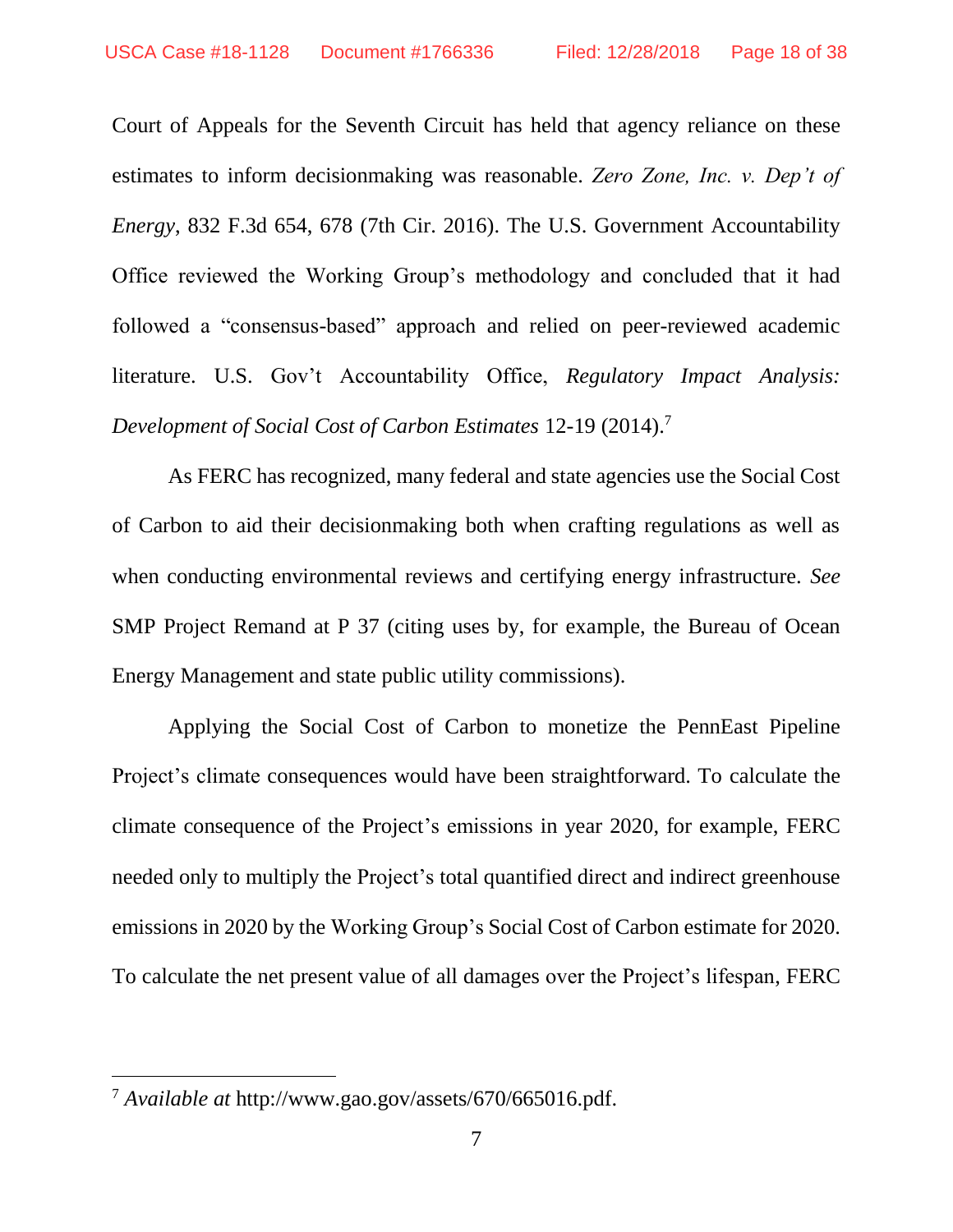would do the same multiplication for each future year, discount future values to the present, and sum across all years. FERC estimates that full combustion of the Project's gas capacity would emit 21.3 million metric tons of carbon dioxideequivalent emissions per year. PennEast Pipeline Project Final Environmental Impact Statement, Docket No. CP15-558 at 4-254 (April 7, 2017) ("FEIS"). 8 Applying the Social Cost of Carbon of \$42 per ton for year 2020 emissions, the Project's downstream emissions just from year 2020 could cause over \$890 million in climate damages.<sup>9</sup> Each year of the Project's direct operational emissions— 259,717 metric tons of carbon dioxide-equivalent, Certificate Order at P 203 would cause an additional \$10.9 million in damages. Finally, each year of the Project's upstream emissions—approximately three million metric tons, *id.*—would cause \$126 million in climate damages. In total, the Project could cause well over \$1 billion in climate damages each year.

<sup>&</sup>lt;sup>8</sup> Emissions of other greenhouse gases, like methane, can be converted into carbon dioxide-equivalent units, based on their relative impacts on climate change.

<sup>&</sup>lt;sup>9</sup> This calculation presents damages as they would be valued in year 2020. For their present value, the \$894.6 million in climate damages would be discounted back to 2018, at a rate of 3%. The present value would be about \$843 million.

This calculation uses the Working Group's central estimate. Petitioners present a more "conservative" calculation, Pet'rs Br. 14, using the Working Group's lowerbound estimate of \$12 per ton for year 2020 emissions (based on a 5% discount rate, as compared to the \$42 central estimate based on a 3% discount rate).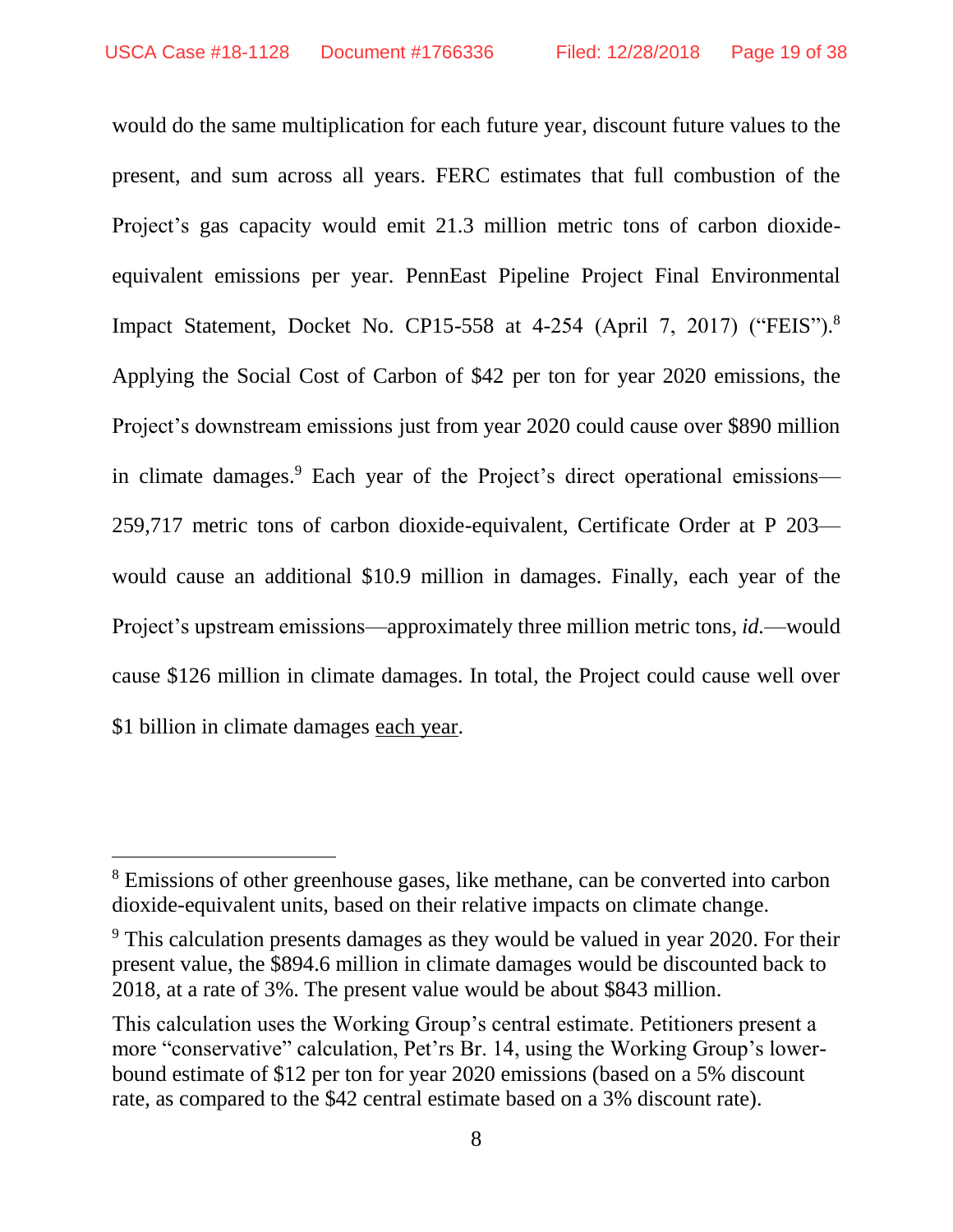# <span id="page-19-0"></span>**II. Monetizing Climate Damages Fulfills NEPA's Requirement to Assess "Effects and Their Significance," While Volumetric Estimates of Emissions Alone Do Not**

"[T]he key requirement of NEPA," the U.S. Supreme Court has ruled, is to "consider and disclose the actual environmental effects in a manner that . . . brings those effects to bear on decisions to take particular actions that significantly affect the environment." *Baltimore Gas & Elec. Co. v. NRDC*, 462 U.S. 87, 96 (1983) (emphasis added). NEPA requires that agencies assess "effects and their significance." 40 C.F.R. § 1502.16. Effects are the "ecological . . . aesthetic, historic, cultural, economic, social, or health" impacts caused by actions. 40 C.F.R. § 1508.8. Determining significance "requires consideration of both context and intensity." 40 C.F.R. § 1508.27.

As this Court has found, merely listing "the quantity of . . . heat, chemicals, and radioactivity released" is insufficient under NEPA if the agency "does not reveal the meaning of those impacts in terms of human health or other environmental values." *NRDC v. U.S. Nuclear Reg. Comm'n*, 685 F.2d 459, 487 (D.C. Cir. 1982), *rev'd sub nom. on other grounds Baltimore Gas & Elec. Co.*, 462 U.S. at 106-07 ("agree[ing] with the Court of Appeals that NEPA requires an EIS to disclose the significant health, socioeconomic, and cumulative consequences of the environmental impact of a proposed action," but finding that the specific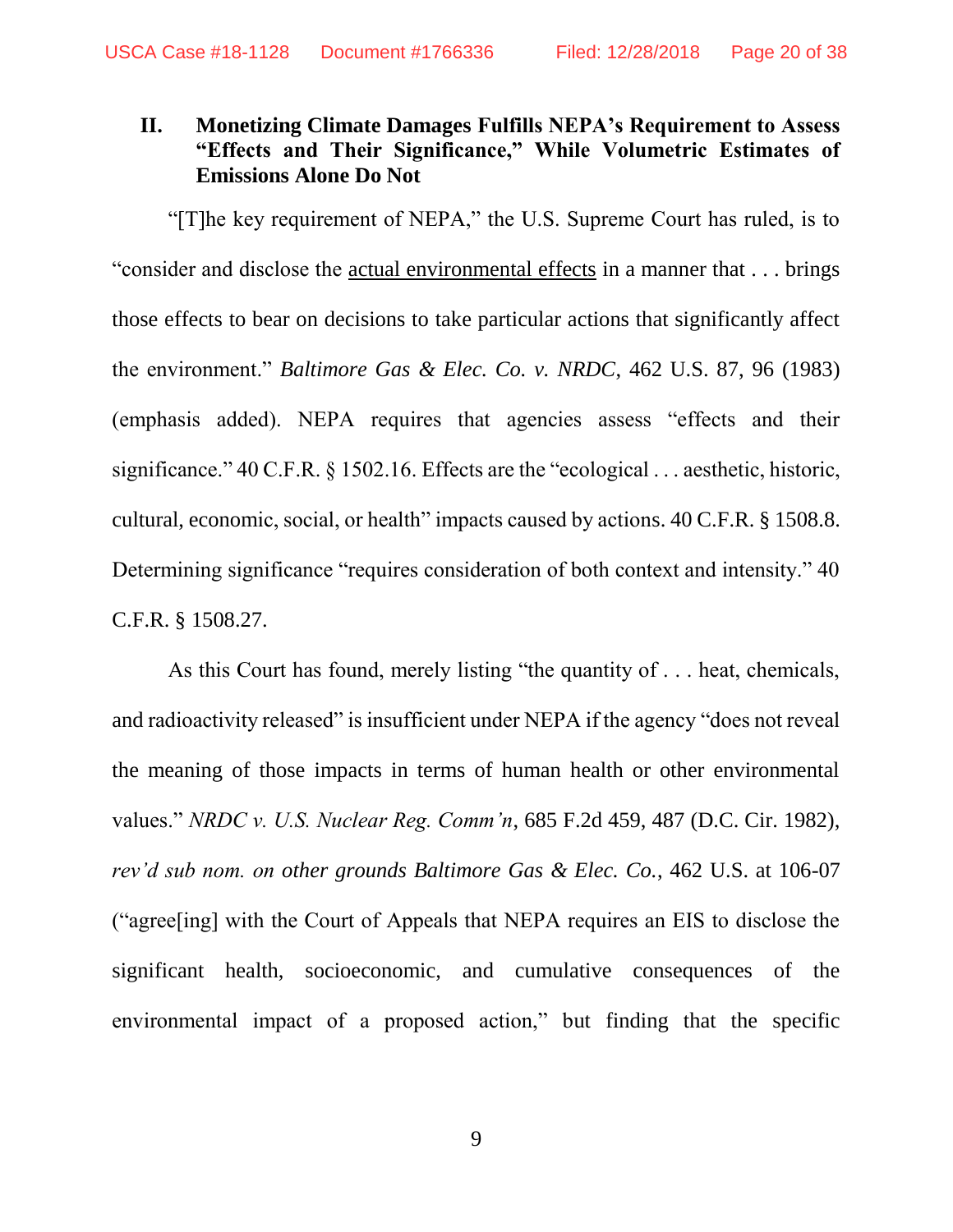"consequences of effluent releases" could be assessed at a subsequent stage in the particular proceeding under review).

Here, FERC lists the volume of greenhouse gases released, FEIS at 4-333–4- 334, and vaguely concedes that these emissions would "contribute" to some broad categories of climate impacts like heat waves and crop damages, *id.* at 4-335. However, that approach falls far short of NEPA's requirements. *See* Rehearing Order at \*11 (Glick, Comm'r, *dissenting*) ("Glick Dissent") ("Quantifying the [greenhouse gas] emissions . . . is a necessary, but not sufficient, step in meeting the Commission's obligation."); *id.* at \*13 (explaining that despite the "qualitative discussion" of climate change, "the Commission has still failed to make an explicit determination of whether the harm . . . is significant."). As the U.S. Court of Appeals for the Ninth Circuit explained in an analogous case, quantifying the acres of timber to be harvested does not constitute a "description of *actual* environmental effects" even when paired with a qualitative "list of environmental concerns such as air quality, water quality, and endangered species," if the agency fails to assess "the degree that each factor will be impacted." *Klamath-Siskiyou Wildlands Ctr. v. Bureau of Land Mgmt.*, 387 F.3d 989, 995 (9th Cir. 2004). Courts have applied this principle to the assessment of climate impacts from greenhouse emissions. *See High Country Conservation Advocates v. U.S. Forest Serv.*, 52 F. Supp. 3d 1174, 1190 (D. Colo. 2014) ("Beyond quantifying the amount of emissions . . . and giving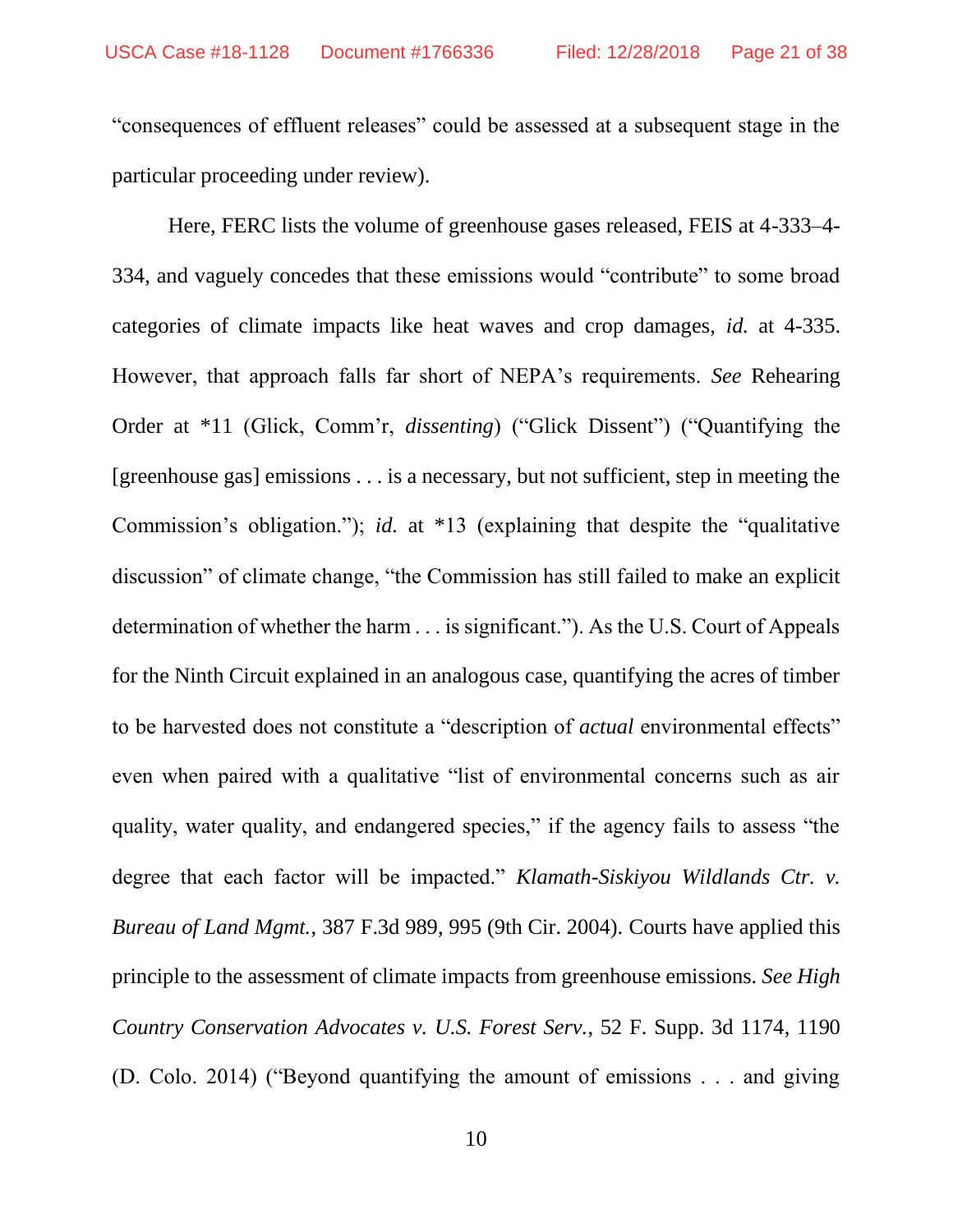general discussion to the impacts of global climate change, [the agencies] did not discuss the impacts caused by these emissions."); *Mont. Envtl. Info. Ctr. v. U.S. Office of Surface Mining*, 274 F. Supp. 3d 1074, 1096-99 (D. Mont. 2017) (rejecting the argument that the agency "reasonably considered the impact of greenhouse gas emissions by quantifying the emissions which would be released").

The final EIS does not assess the Project's degree of impact on heat waves or crop damages, and does not mention at all other critical climate impacts such as property damages from sea-level rise and extreme weather, increased energy demand for heating and cooling in the face of new temperature extremes, lost productivity due to temperature effects, cardiovascular and respiratory mortality from heat-related illnesses, and scores of other serious consequences. *See* FEIS at 4- 335 (citing the *Third National Climate Assessment*'s Northeast Region section, but not mentioning impacts to property, energy demand, mortality, et cetera); *compare* U.S. Glob. Change Research Program, *Third National Climate Assessment* 373-381  $(2014)^{10}$  (projecting that the Northeast's key climate impacts include sea-level rise, hurricanes, heat-related deaths, vulnerability of energy infrastructure, and fishery disruptions).

<sup>10</sup> *Available at* 

http://nca2014.globalchange.gov/system/files\_force/downloads/low/NCA3\_Climat e\_Change\_Impacts\_in\_the\_United%20States\_LowRes.pdf.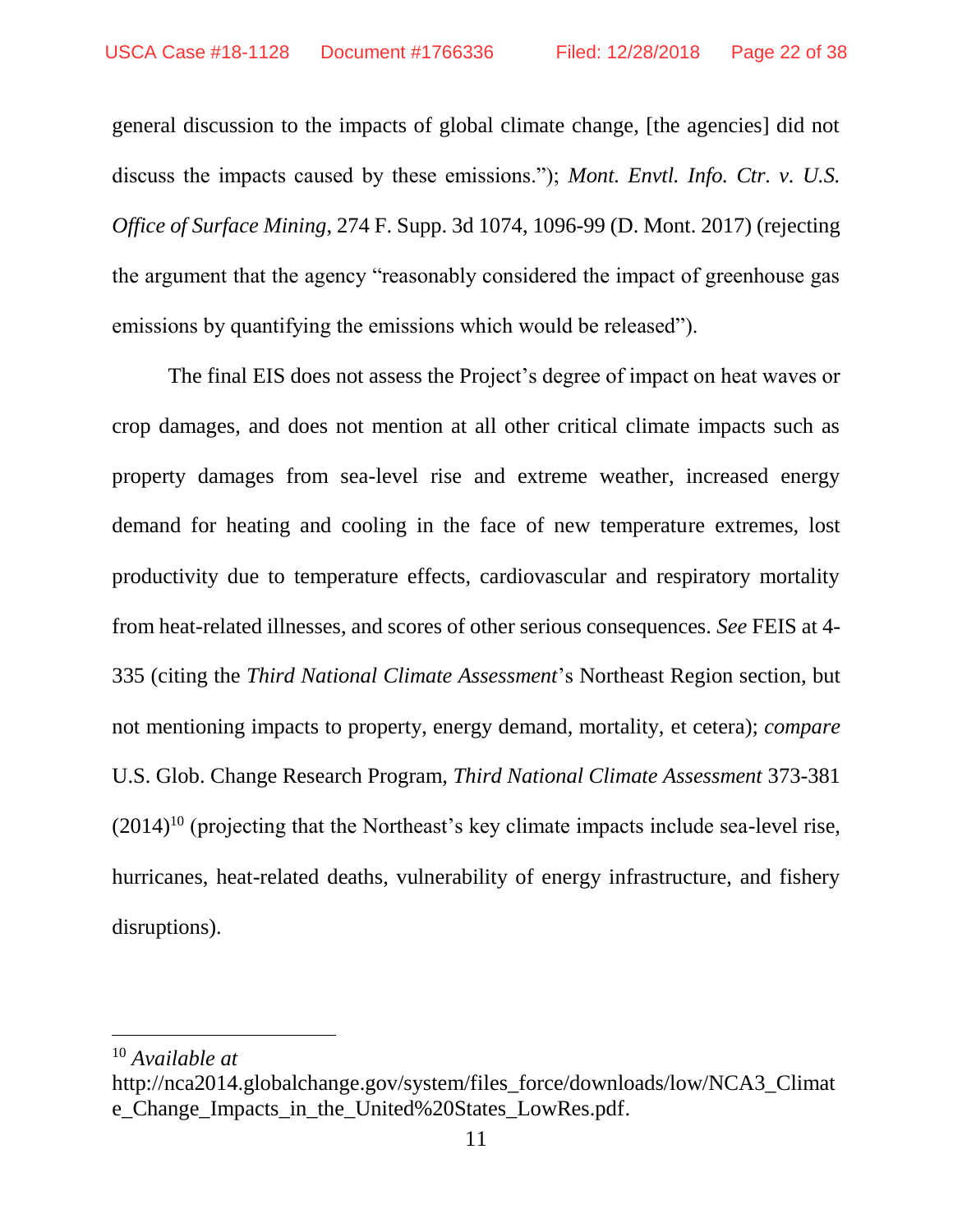Instead, FERC alleges impossibility, claiming "we cannot determine the projects' incremental physical impacts on the environment caused by climate change." FEIS at 4-335; *accord.* Rehearing Order at P 118. Yet FERC knows that statement is false. Elsewhere, FERC admits that "[t]he Social Cost of Carbon tool estimates the monetized climate change damage associated with an incremental increase in [carbon dioxide] emissions in a given year," *id.* at P 122 n.274, and that "the Social Cost of Carbon methodology does constitute a tool that can be used to estimate incremental physical climate change impacts," SMP Project Remand at P 48.

FERC further claims that "we cannot determine whether the projects' contribution to cumulative impacts on climate change would be significant." FEIS at 4-335; Certificate Order at P 210. This statement again overlooks the readily available Social Cost of Carbon tool, which can translate the Project's annual emissions into a contribution of over \$1 billion in additional climate damages per year, *see supra* at note 9 and accompanying text. Judging the significance of over \$1 billion in monetized climate damages from sea-level rise and other physical impacts will certainly require FERC's professional judgment. Yet FERC routinely evaluates the relative importance of monetized benefits, weighing them against qualitative impacts. *See* FEIS at 4-183–4-184 & 4-195–4-197 (monetizing the Project's economic output, labor income, and tax revenue); *id.* at ES-13 (assessing the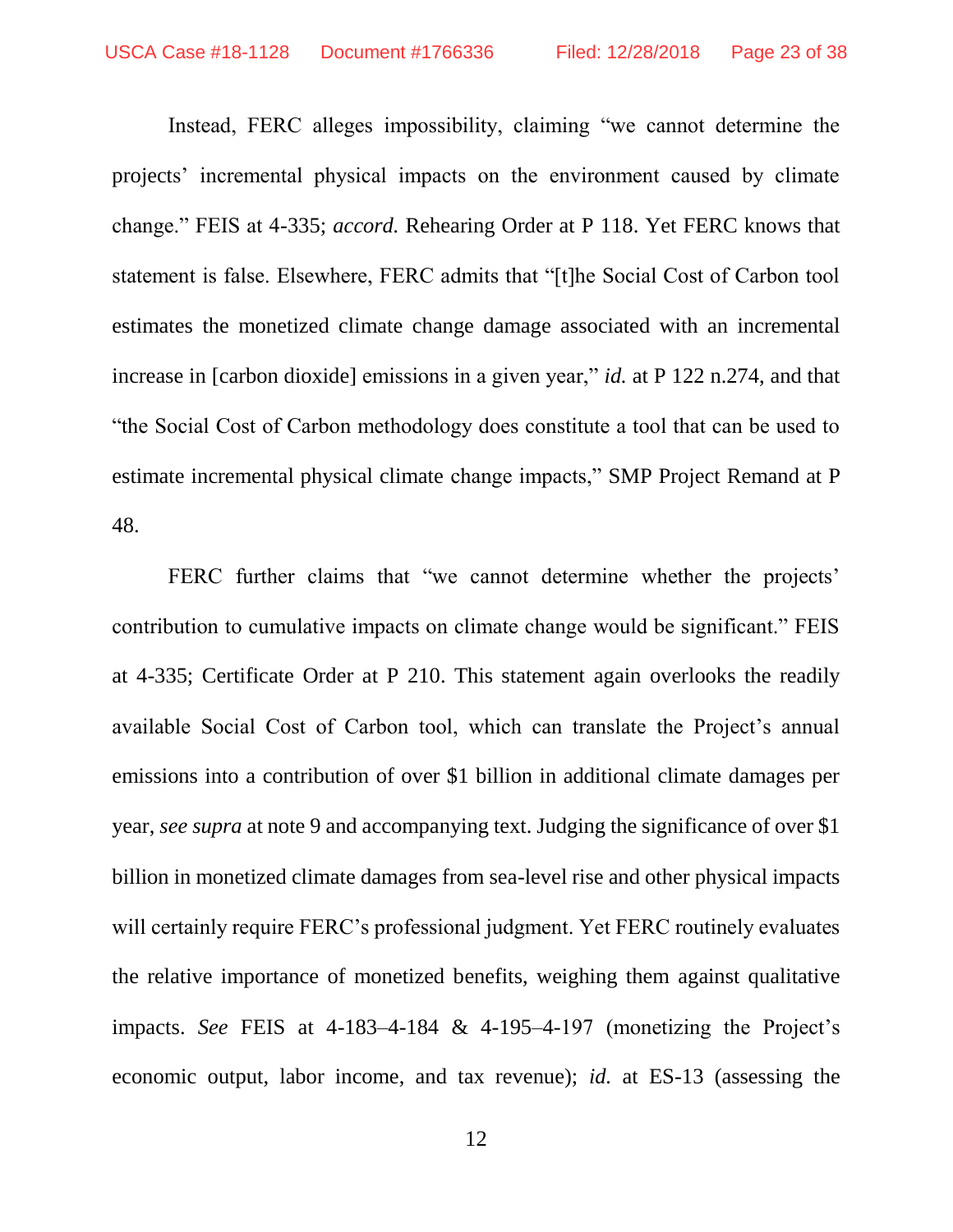socioeconomic impacts as "minor" and the tax revenue as "minor to moderate"). Translating 24.5 million metric tons per year of operational, upstream, and downstream emissions into over \$1 billion per year in climate damages would have contextualized the impact, making it more accessible to the public and decisionmakers, and aiding FERC's significance determination.

By contrast, FERC's attempt to "put these emissions in to context" by comparing them to national and regional inventories of greenhouse gas emissions, Certificate Order at  $P$  209,<sup>11</sup> is unhelpful. These comparisons completely fail to provide the meaningful context required by NEPA. First, as Commissioner LaFleur observes, by defining the "regional" comparison to encompass "22 states," FERC in fact "provides little context for a project that [is] based in Pennsylvania and New Jersey." Rehearing Order at \*4 n.15 (2018) (LaFleur, Comm'r, *concurring in part and dissenting in part*) ("LaFleur Dissent"). Second, by belittling the Project's contributions as "[i]n any case" less than "1 percent," Certificate Order at P 209, FERC attempts to mislead the public into thinking the emissions are close to zero or are relatively unimportant. Yet once the Project's emissions are translated into over \$1 billion in climate damages per year, the significance becomes apparent. Finally,

<sup>&</sup>lt;sup>11</sup> Note that these comparisons did not appear in the draft or final EIS. Consequently, even if such comparisons provided useful context under NEPA (and again, they do not), the public had no opportunity to comment on these figures during the NEPA process.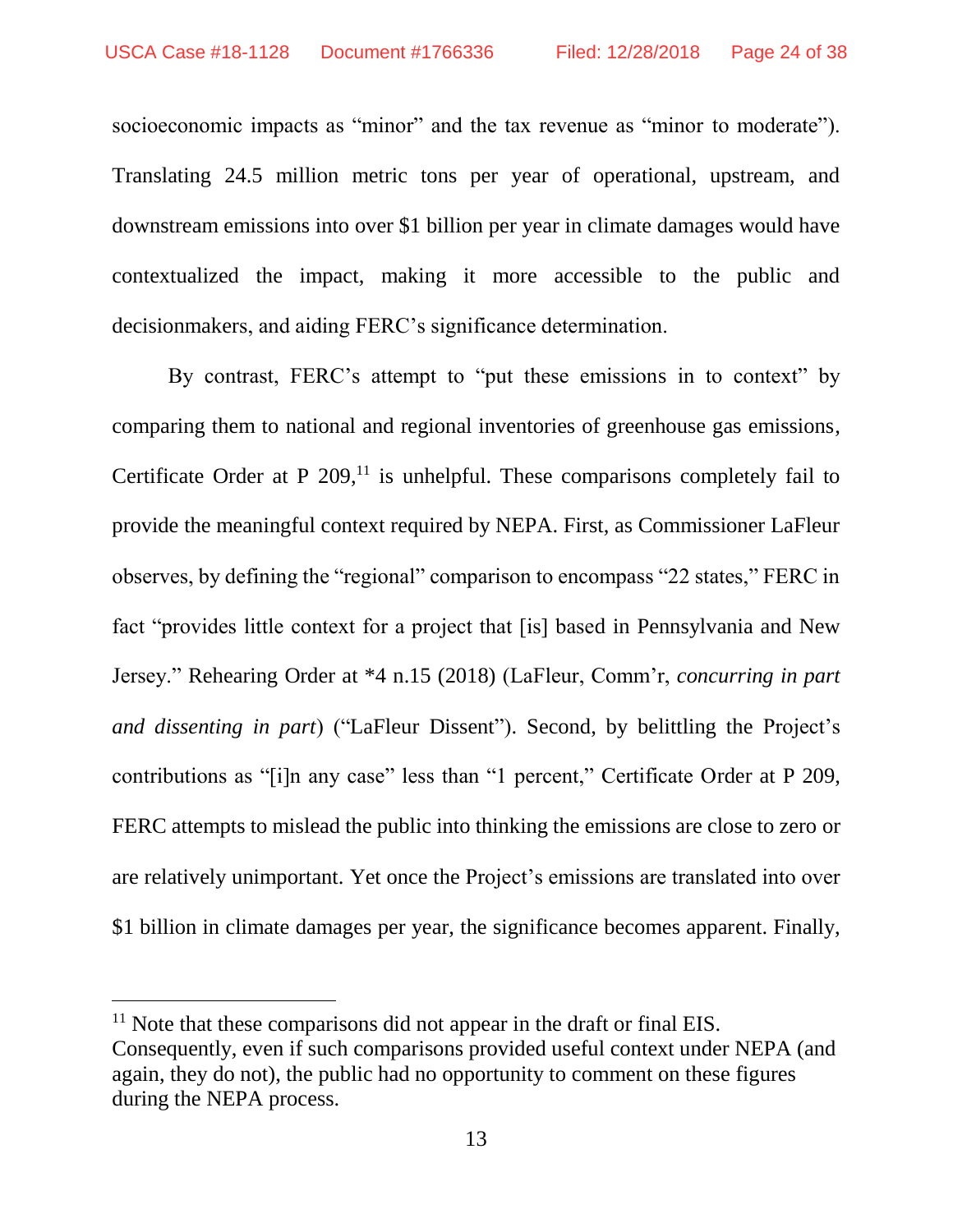FERC itself has elsewhere recognized that using regional comparisons "as a benchmark for significance . . . is problematic" because the exact same quantity of emissions may misleadingly appear "widely different" simply by changing the denominator from a state to a regional inventory, or to a national inventory. *See* SMP Project Remand at P 28. *See also High Country*, 52 F. Supp. 3d at 1190 (finding that by merely "quantifying the amount of emissions relative to state and national emissions," the agencies had insufficiently "discuss[ed] the impacts caused by these emissions"); *Mont. Envtl. Info. Ctr.*, 274 F. Supp. 3d. at 1094 (rejecting the agency's contention that it had sufficiently assessed the action's emissions by "comparing that amount to the whole of U.S. greenhouse gas emissions").

Because the final EIS does not identify the Project's actual effects on climate change, does not assess those effects' intensity and significance, and does not provide meaningful context, the final EIS violates NEPA.

### <span id="page-24-0"></span>**III. FERC's Failure to Use an Available Tool to Monetize Climate Costs While Monetizing Project Benefits Is Arbitrary**

Courts have repeatedly warned agencies against inconsistent treatment of costs versus benefits. *E.g., Ctr. for Biological Diversity v. NHTSA*, 538 F.3d 1172, 1203 (9th Cir. 2008) (explaining that because the agency's regulatory analysis had monetized other effects like traffic and noise, its "decision not to monetize the benefit of carbon emissions reduction was arbitrary and capricious"); *Bus. Roundtable v. SEC*, 647 F.3d 1144, 1148-49 (D.C. Cir. 2011) (chastising the agency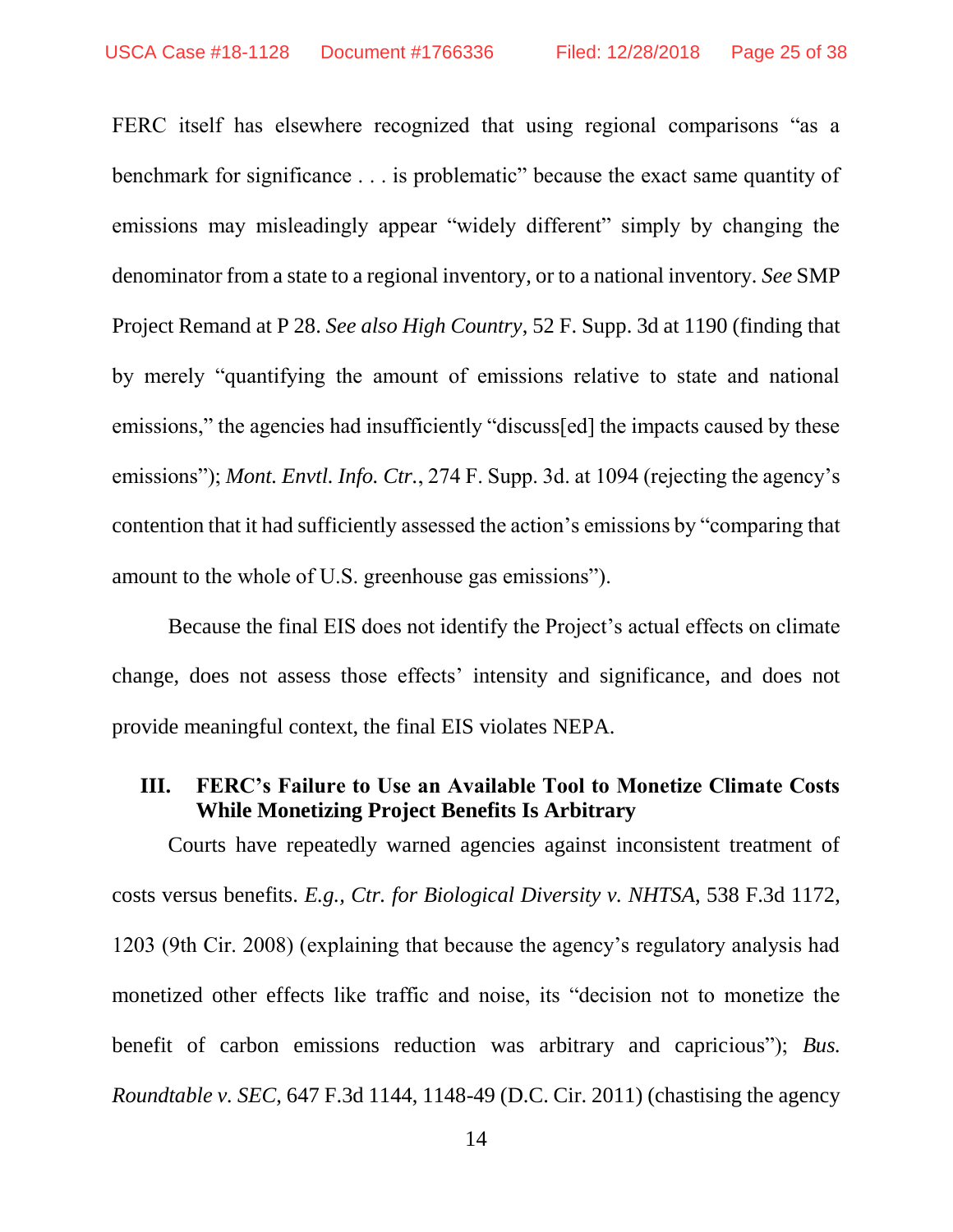for "inconsistently and opportunistically fram[ing] the costs and benefits of the rule [and] fail[ing] adequately to quantify certain costs or to explain why those costs could not be quantified").

Similarly, agencies cannot selectively monetize benefits in environmental impact statements to support their decisions while refusing to monetize the costs of their actions. *High Country*, 52 F. Supp. 3d at 1191. In *High Country*, the U.S. District Court for the District of Colorado found that it was "arbitrary and capricious to quantify the *benefits* of the lease modifications and then explain that a similar analysis of the *costs* was impossible when such an analysis was in fact possible." *Id.* The court explained that, to support a decision on coal mining, the agencies had "weighed several specific economic benefits—coal recovered, payroll, associated purchases of supplies and services, and royalties," but arbitrarily failed to monetized climate costs using the readily available Social Cost of Carbon tool. *Id.* Similarly, in *Montana Environmental Information Center*, the U.S. District Court for the District of Montana likewise held an environmental assessment to be arbitrary and capricious because it quantified an action's benefits (*i.e.*, employment payroll, tax revenue, and royalties) while failing to use the Social Cost of Carbon to monetize costs. 274 F. Supp. 3d at 1094-99.

Here, as Commissioner Glick explained in his dissent on rehearing, FERC "fails this test by simultaneously refusing to use the Social Cost of Carbon to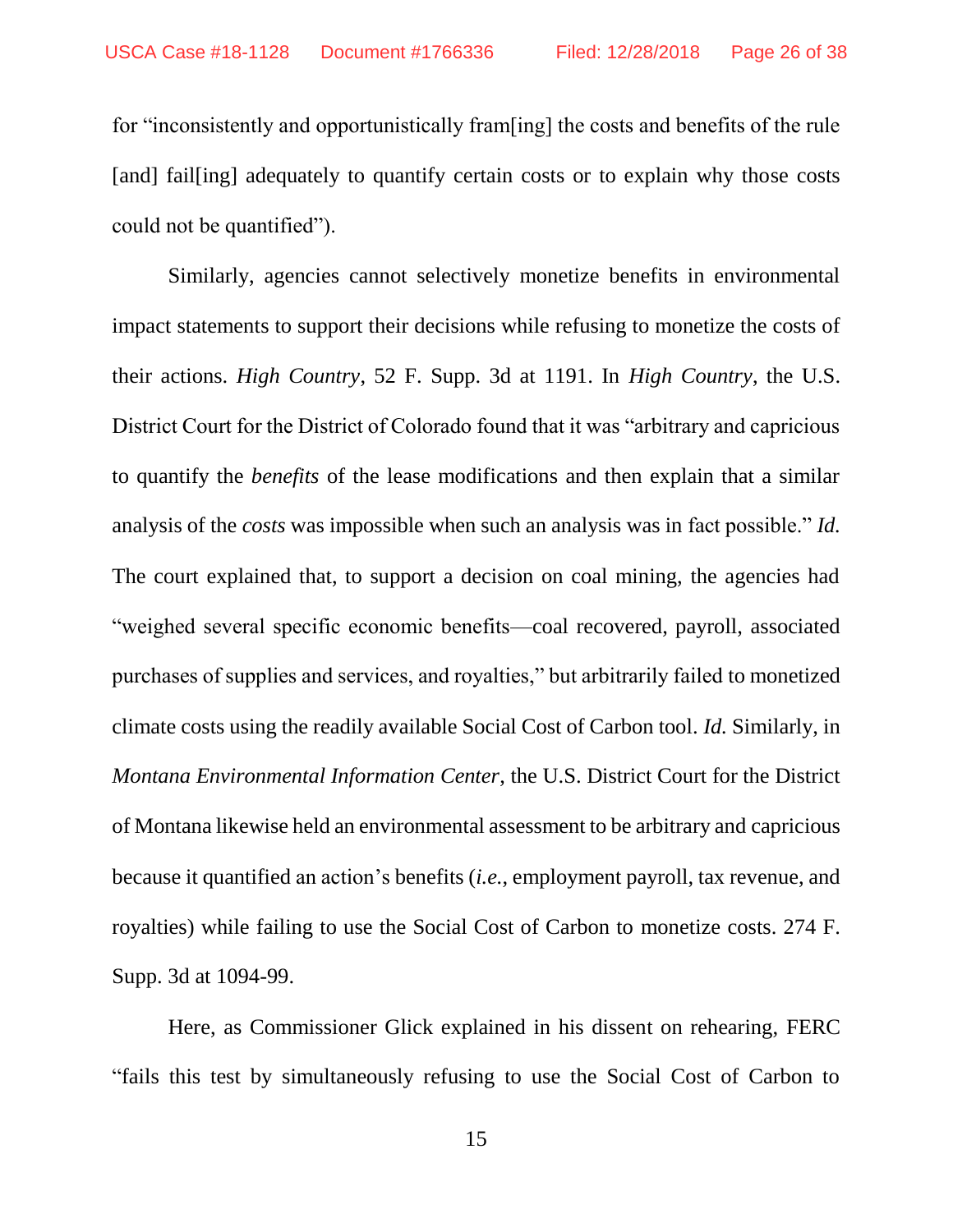monetize the impact of [greenhouse gas] emissions while monetizing the Project's long-term socioeconomic benefits related to construction and operations from employment, tourism, and local taxes [from] construction, operation and consumption, as well as the consumption-related benefits of access to lower-cost fuel due to access to new production." Glick Dissent at \*12-13; *see also* FEIS at 4- 183–4-184 & 4-196–4-197 (monetizing millions of dollars in output, income, and taxes, such as \$8.3 million in annual income).

FERC unsuccessfully attempts to distinguish *High Country* and *Montana Environmental Information Center*. Rehearing Order at P 123 n.277. Specifically, FERC cites prior orders that claim FERC's NEPA analyses "do[] not quantify the Project's overall benefits" and only express "socioeconomic impacts . . . in dollars because those effects occur, and are directly comprehensible, in those units." *Millennium Pipeline* 164 FERC ¶ 61,039, at P 28 (2018); *see also Dominion Cove Point*, 151 FERC  $\P$  61,095, at P 55 (2015). Yet, here, FERC specifically refers to the generation of output, income, and taxes as this Project's "benefits," FEIS at 5-13, and it was an agency's monetization of the same kind of socioeconomic impacts while failing to monetize climate costs that the court found arbitrary in *Montana Environmental Information Center*. *See* 274 F. Supp. 3d at 1096 (discussing monetization of payroll and government revenue); *id.* at n.9 (explaining that the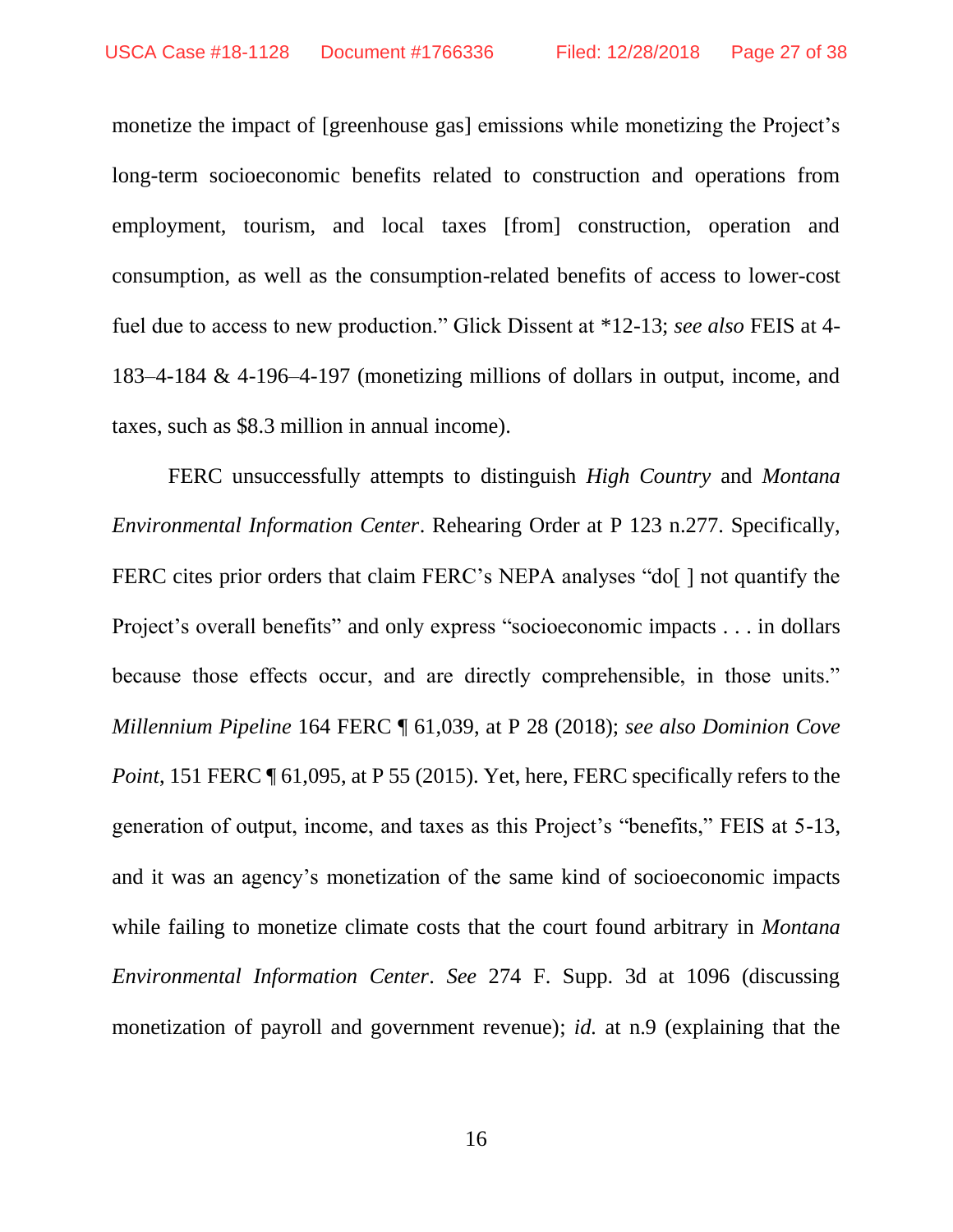agency's attempt to distinguish these monetized socioeconomic effects as "impacts" rather than "benefits" was "a distinction without a difference").

There is no rational reason to monetize those economic benefits but not climate costs. Employment effects, for example, could easily be presented quantitatively as changes in job-years rather than monetized as labor income, or could be discussed qualitatively in terms of general effects on sectoral labor markets. FERC instead chose to monetize labor income to help the public and decisionmakers understand the nature and degree of the Project's employment effects. Yet the Social Cost of Carbon would have provided similarly meaningful context on the significance of this Project's climate effects. FERC's choice to monetize labor income but not climate costs, despite the availability of a tool to do so, is arbitrary.

## <span id="page-27-0"></span>**IV. FERC's Objections to the Social Cost of Carbon Are Inconsistent and Arbitrary**

FERC offers a handful of reasons why the Social Cost of Carbon is not applicable in its NEPA reviews, primarily pointing to its reasoning in a previous order. Rehearing Order at P 123 & n.277 (citing SMP Project Remand at PP 30-51 and "adopt[ing] that reasoning here"). All these reasons are easily rebutted.

FERC suggests that the Social Cost of Carbon "is not appropriate in projectlevel NEPA reviews." Rehearing Order at P 123. But elsewhere, FERC has noted approvingly that the Social Cost of Carbon has been "appropriately used" in projectlevel NEPA reviews, such as by the Bureau of Land Management, by the Office of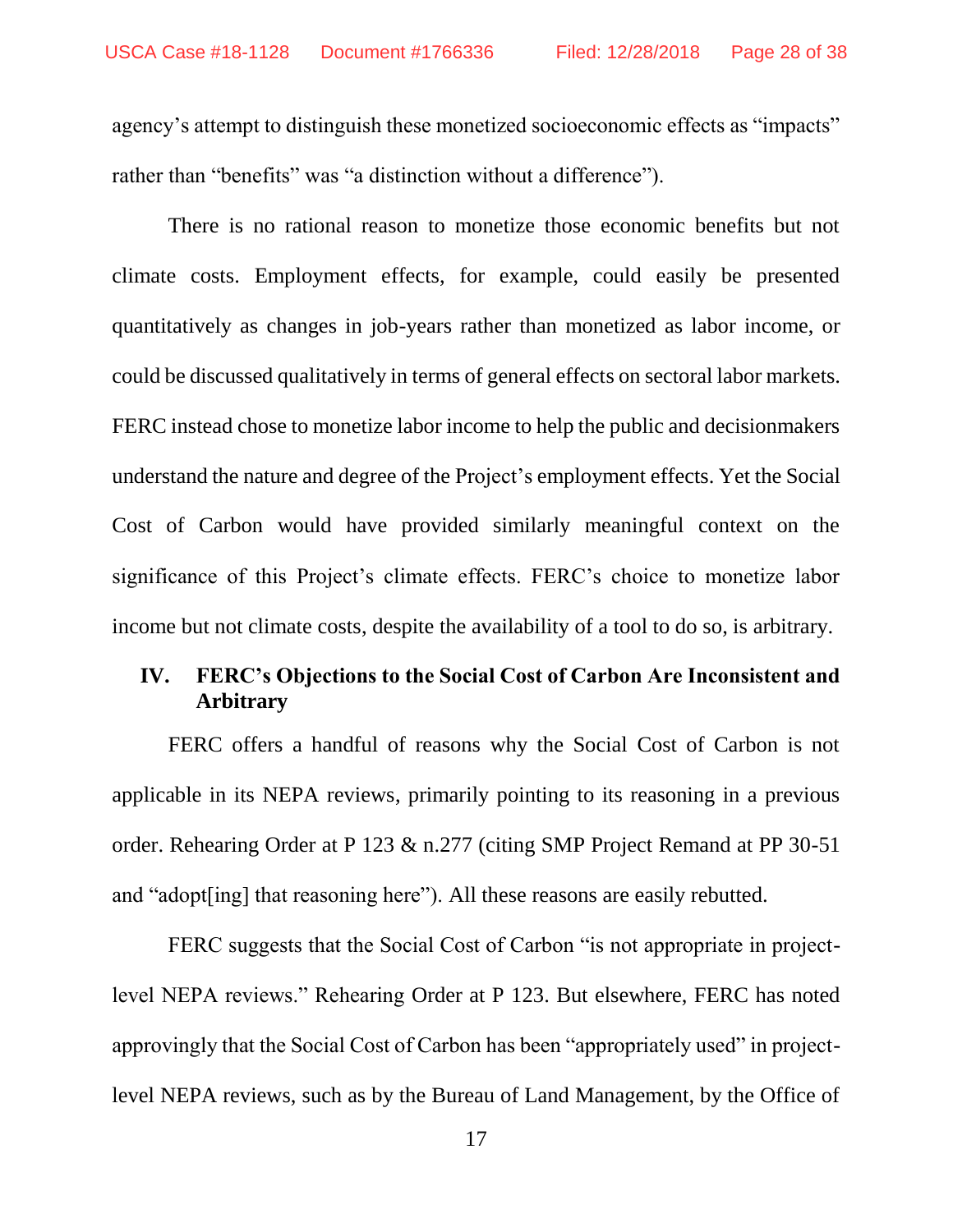Surface Mining, and, in a July 2017 environmental impact statement, by the Bureau of Ocean Energy Management. SMP Project Remand at P 37 & n.76; *see also id.* at P 37 & n.77 (noting that other agencies, like the Forest Service, "have been faulted" by the courts for "fail[ing] to quantify [climate] costs given that [the] Social Cost of Carbon tool was available"). In the July 2017 EIS cited by FERC, the Bureau of Ocean Energy Management explained that the Social Cost of Carbon was "a useful measure to assess the benefits of [carbon dioxide] reductions and inform agency decisions."<sup>12</sup>

There is no rational explanation for why the Social Cost of Carbon would be "appropriate" for the Bureau of Ocean Energy Management's NEPA reviews but inappropriate for FERC's. FERC has previously attempted to suggest that unlike other agencies, FERC is not directly responsible for fossil fuel production or consumption. SMP Project Remand at P 37. Yet no meaningful distinction of law, science, or economics supports FERC's argument. First, greenhouse gases cause the same climate impacts regardless of whether they are emitted by leaking gas pipelines or oil rigs or power plants. Second, even setting aside upstream and downstream effects, FERC's project approvals are undeniably directly responsible for operational

<sup>12</sup> Bureau of Ocean Energy Mgmt., *Liberty Development Project: Draft EIS* at 3- 129 (2017), *available at* https://www.boem.gov/2016-010-Volume-1-Liberty-EIS (discussed at SMP Project Remand at P 37 n.76).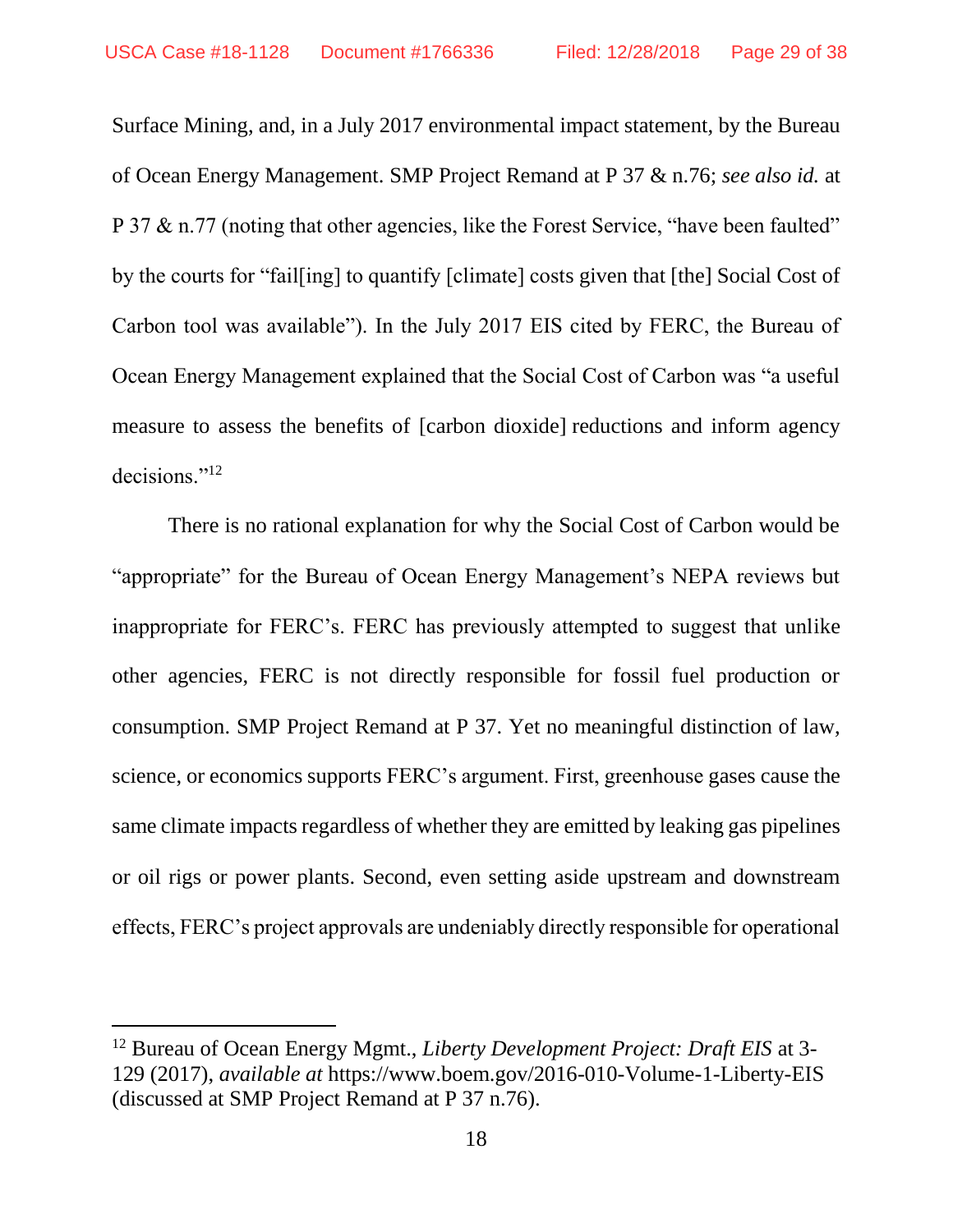emissions—in this case, 259,717 metric tons of carbon dioxide-equivalent emissions per year, which will cause \$10.9 million in climate damages. Moreover, in *Sierra Club v. FERC*, this Court held that FERC is a "legally relevant cause" of downstream emissions from pipelines. 867 F.3d 1357, 1373 (D.C. Cir. 2017). Finally, FERC admits it was appropriate for the Department of Energy to use the Social Cost of Carbon to set refrigerator efficiency standards, SMP Project Remand at P 37 & n.76 (citing *Zero Zone*, 832 F.3d at 679). But such standards do not directly control fossil fuel production or consumption any more than FERC's decisions; they only indirectly do so by altering how much electricity is required to operate equipment, thus changing consumers' energy costs and so changing consumers' demand for electricity generated by fossil fuel combustion. Quite similarly, FERC's pipeline certifications affect greenhouse gas emissions by changing the supply, price, and demand of natural gas. FERC's conclusions that the Social Cost of Carbon was an appropriate tool for the Department of Energy's efficiency standards and the Bureau of Ocean Energy Management's NEPA reviews also confirm that the Social Cost of Carbon is an appropriate tool for FERC's NEPA reviews.

FERC also claims that the Social Cost of Carbon "was developed to assist in rulemakings" and "no longer represents government policy." Rehearing Order at P 123. FERC is alluding to the fact that the Working Group's *Technical Support Documents* were originally published to guide regulatory analyses, but those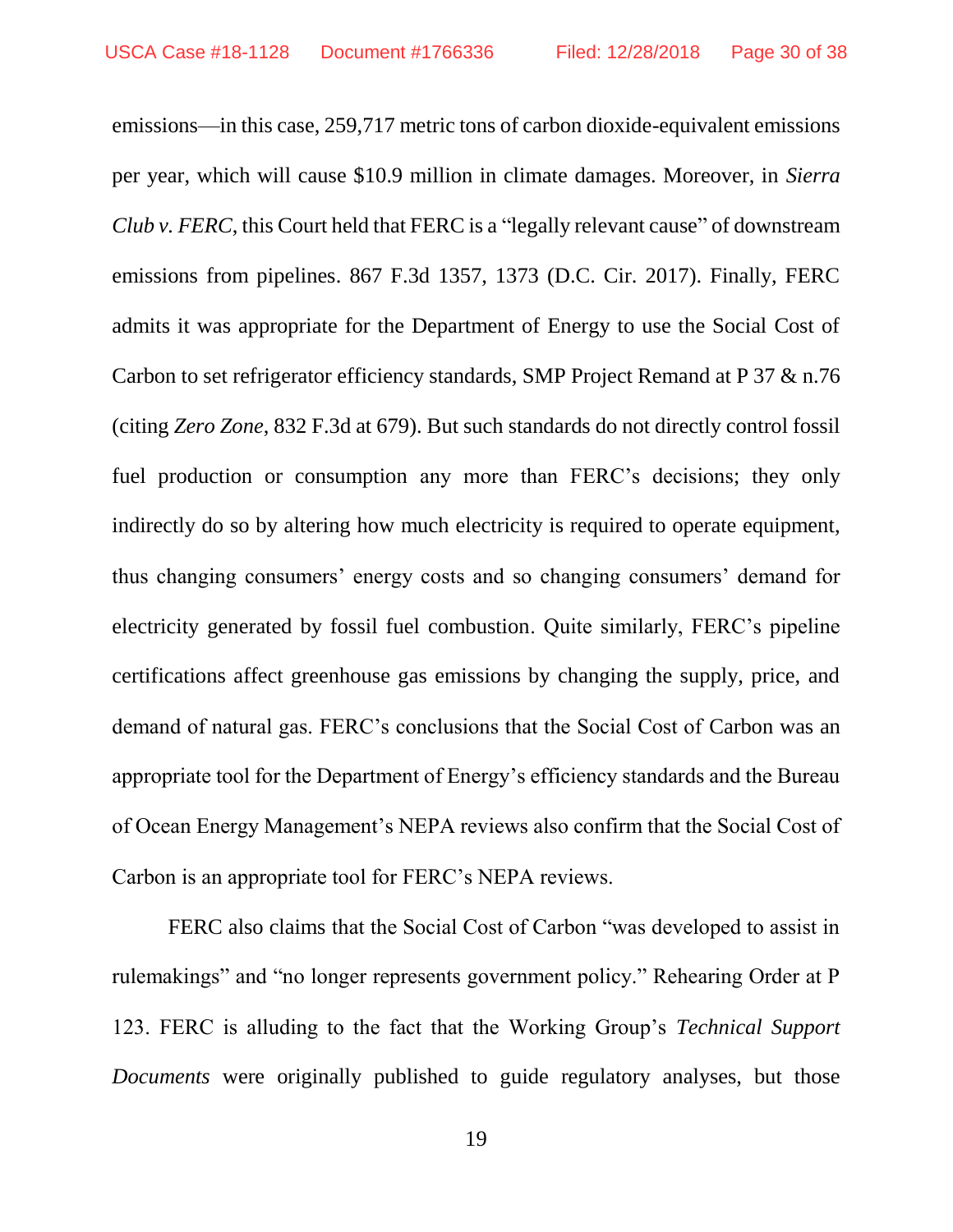technical documents were withdrawn in March 2017 by Executive Order 13,783. Exec. Order No. 13,783 § 5(b), 82 Fed. Reg. 16,093 (Mar. 28, 2017). However, FERC's argument misunderstands the Social Cost of Carbon and its development. Though the Working Group originally developed its estimates to harmonize federal agencies' regulatory analyses, the Social Cost of Carbon measures the marginal cost of any additional ton of carbon dioxide emitted into the atmosphere, and those marginal climate damages per ton are the same regardless of whether the emissions resulted from regulations or projects. The Working Group's methodology and central estimate have been endorsed as the best estimates available to federal agencies, even following Executive Order 13,783. *See* Revesz et al., *supra*; *see also Liberty Development Project: Draft EIS*, *supra*, at 3-129, 4-247 (continuing to use the Working Group's estimates, in a non-regulatory NEPA review, several months after Executive Order 13,783). Moreover, as an independent agency, FERC has not explained how an Executive Order would affect its access to the Working Group's estimates or the methodology underlying those estimates. Even if the Working Group's particular estimates were somehow not available to FERC, FERC would still be obligated to select another reasonable estimate and monetize climate damages to the best of its abilities. *Cf.* Exec. Order No. 13,783 § 5(c) (assuming agencies will continue to "monetize[e] the value of changes in greenhouse gas emissions").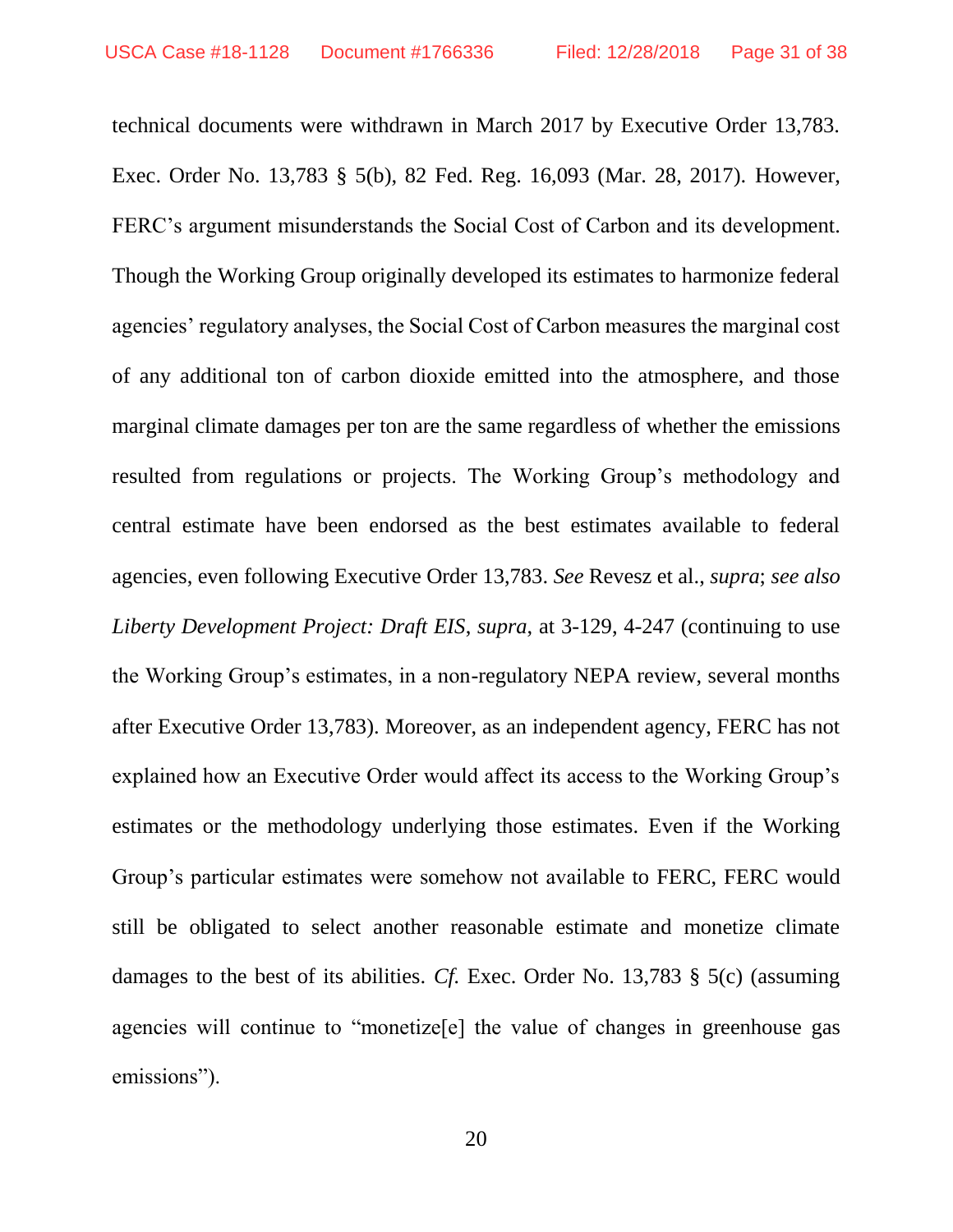FERC also vaguely alleges that parts of the Social Cost of Carbon's "methodology are contested." Rehearing Order at P 123. Presumably, FERC intends to refer to its prior claims that the choice of a discount rate for weighing the present value of future climate damages "remains a contentious issue" and that the choice "introduces substantial variation" in the estimation of the Social Cost of Carbon. SMP Project Remand at P 49; *see also* Rehearing Order at P 123 (citing *EarthReports, Inc. v. FERC*, 828 F.3d 949, 956 (D.C. Cir. 2016), which accepted FERC's 2014 reasoning that uncertainty in discount rates justified its failure to use the Social Cost of Carbon). But, to the extent there ever was a lack of consensus about the appropriate discount rate, recent reports from the National Academies of Sciences, among other sources, make clear that a 3% discount rate or lower is appropriate. *See* Nat'l Acad. Sci., Eng. & Medicine, Valuing Climate Damages, *supra*, at 27-28 (2017) (explaining that a consumption rate of interest, approximately 3%, is the appropriate basis for a discount rate for climate effects). This Court has recently ordered FERC to reassess whether its reasoning that led to the decision in *EarthReports "*still holds." *Sierra Club*, 867 F.3d at 1375. Yet FERC has failed to grapple with these new developments.<sup>13</sup> Moreover, other agencies have had no

<sup>&</sup>lt;sup>13</sup> FERC has already disclaimed another of its justifications at issue in *EarthReports* by admitting that "[o]n further review, we accept that the Social Cost of Carbon methodology does constitute a tool that can be used to estimate incremental physical climate change impacts." SMP Remand Order at P 48.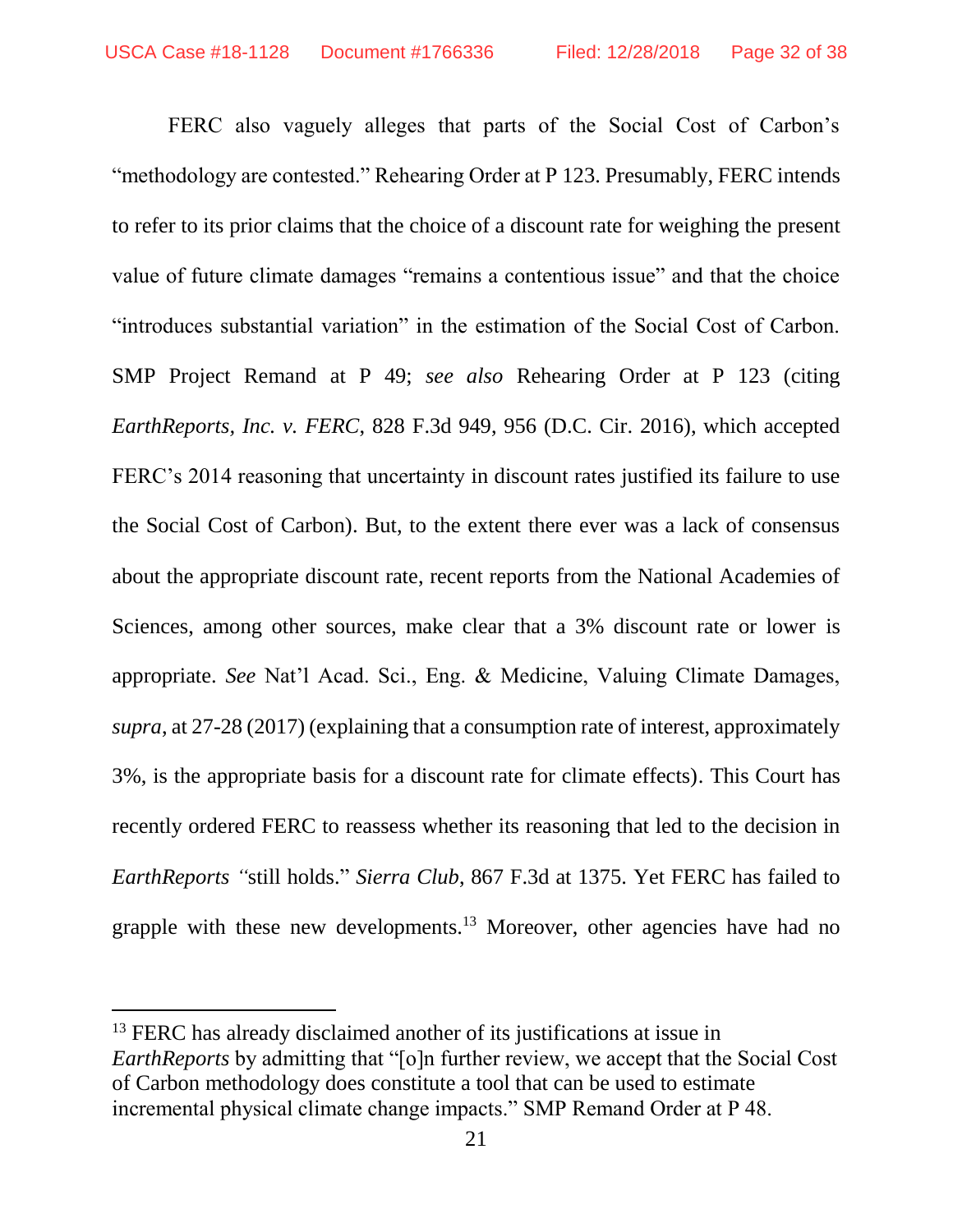problem using the manageable range of estimates that the Working Group calculated based on different discount rates. The Working Group recommends a "central" estimate based on a 3% discount rate, but for sensitivity analysis also provides estimates based on a 5% or 2.5% discount rate. *Technical Support Document*, *supra*  note 4, at 4.<sup>14</sup> Agencies like the Bureau of Ocean Energy Management have found applying that range of estimates to its NEPA reviews to be "useful." *Liberty Development Project: Draft EIS*, *supra*, at 3-129, 4-247. Furthermore, the idea that agencies can avoid monetizing climate damages just because there is some variation in estimates has been specifically rejected by the courts. *Ctr. for Biological Diversity*, 538 F.3d at 1200 ("[W]hile . . . there is a range of values, the value of carbon emissions reduction is certainly not zero.").

FERC implies it cannot use the Social Cost of Carbon "because not every harm it accounts for is necessarily significant with [in] the meaning of NEPA." Rehearing Order at P 123. Yet, the regulations on implementing NEPA acknowledge that effects may be "individually insignificant but cumulatively significant," and warn agencies that "[s]ignificance cannot be avoided . . . by breaking [an action] down into small component parts." 40 C.F.R. § 1508.27(b)(7). The Social Cost of Carbon helpfully groups together all the monetizeable categories of climate damages

<sup>&</sup>lt;sup>14</sup> The Working Group also provides "high impact" estimate that tries to reflect the potential for uncertain, catastrophic impacts.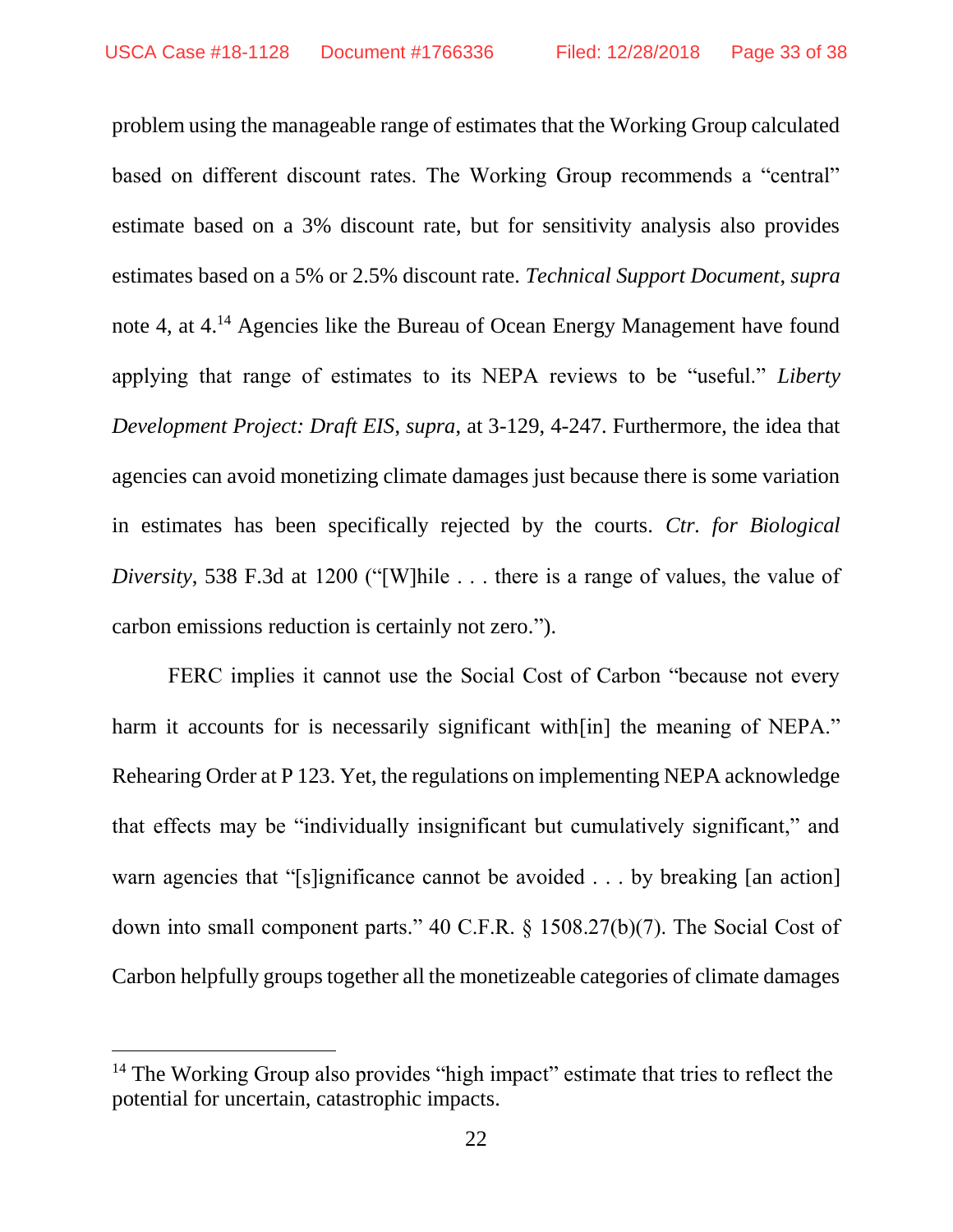from greenhouse emissions and, consistent with NEPA regulations, enables agencies to assess whether all those impacts—sea-level rise, property damage, lost agricultural productivity, changes in energy demand, human health impacts, et cetera—are cumulatively significant. This Project's contributions to cumulative climate damages, for example, are in excess of \$1 billion per year.

Finally, FERC has elsewhere argued that it could not monetize climate costs using the Social Cost of Carbon without conducting a full cost-benefit analysis, and that some effects are not currently quantifiable. SMP Project Remand at PP 40-41. Of course, this argument did not prevent FERC from monetizing employment effects and other so-called socioeconomic benefits. FEIS at 4-183–4-184, 4-196–4-197, & 5-13. NEPA requires assessing the intensity, context, and significance of each important effect. 40 C.F.R. § 1508.27. When monetization of an effect reveals its intensity, context, and significance—as the Social Cost of Carbon does for climate effects—then monetization is appropriate and useful under NEPA even if other costs or benefits are only discussed qualitatively. While NEPA regulations do state that if there are "important qualitative considerations," then the ultimate "weighing of the merits and drawbacks of the various alternatives" should not be displayed exclusively as a "monetary cost-benefit analysis," nevertheless NEPA regulations also acknowledge that when monetization of costs and benefits is "relevant to the choice among environmentally different alternatives," "that analysis" can be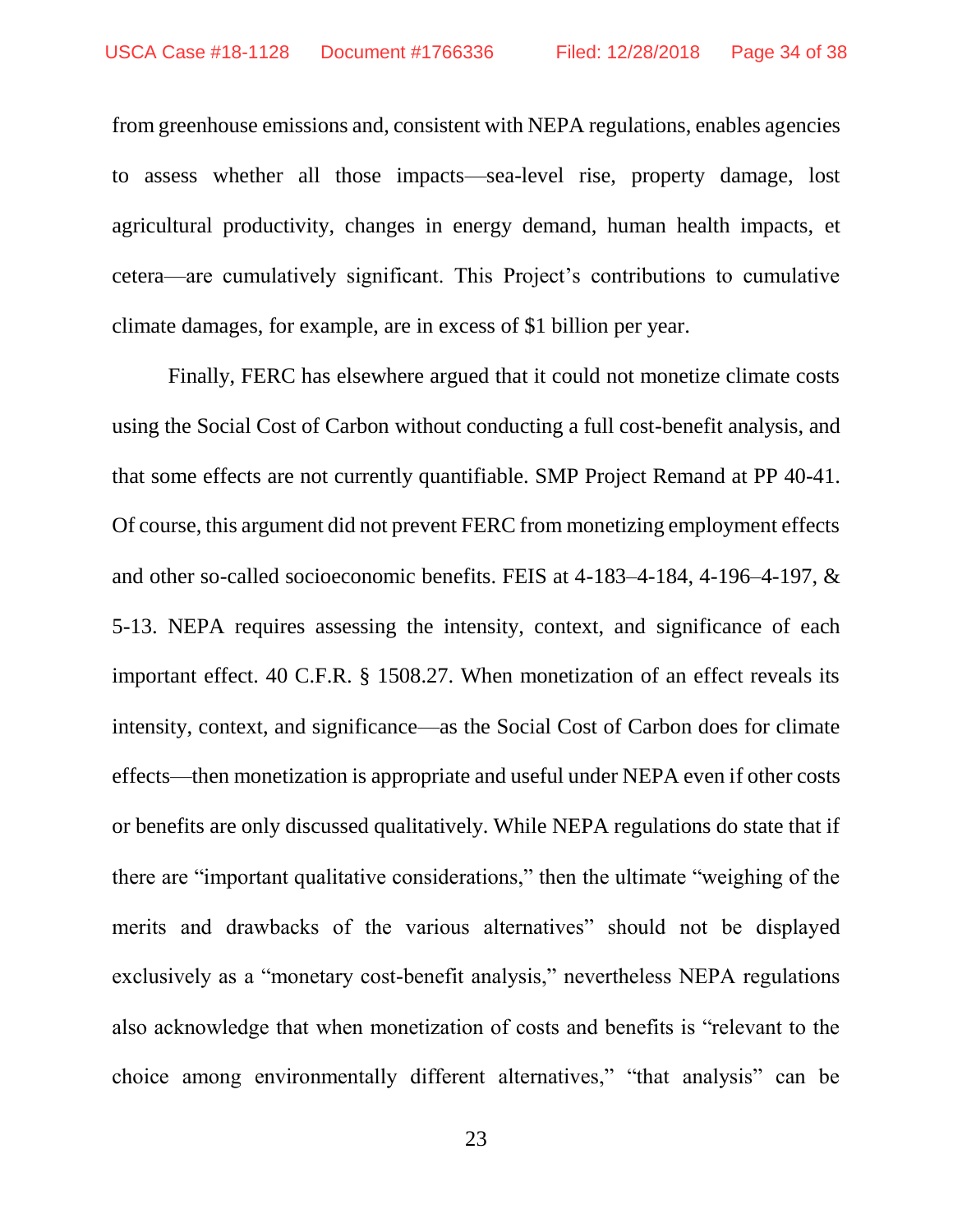presented alongside "any analyses of unquantified environmental impacts, values, and amenities." 40 C.F.R. § 1502.23. In other words, monetization of some impacts does not require monetization of all impacts. *See also High Country*, 52 F. Supp. 3d at 1191 (requiring monetization of climate impacts "[e]ven though NEPA does not require a cost-benefit analysis"). As Commissioner LaFleur observed in her partial dissent on rehearing, in previous comments to FERC, the Environmental Protection Agency concluded that "even absent a full [benefit-cost analysis], [Social Cost of Carbon and other greenhouse gases] estimates may be used for project analysis when FERC determines that a monetary assessment of impacts . . . provides useful information in its environmental review." LaFleur Dissent at \*6.

In short, FERC offers no rational argument against using the Social Cost of Carbon. And as the previous two sections of this *amicus* brief showed, a project's climate costs should be monetized to fulfill NEPA's requirements to assess actual, real-world effects along with their intensity, context, and significance, and a project's climate costs must be monetized when, as here, the agency has monetized a project's economic benefits. Consequently, FERC's failure to use the Social Cost of Carbon was arbitrary and violated NEPA.

### **CONCLUSION**

<span id="page-34-0"></span>This Court should vacate and remand FERC's environmental impact statement for the PennEast Pipeline Project as arbitrary and capricious.

24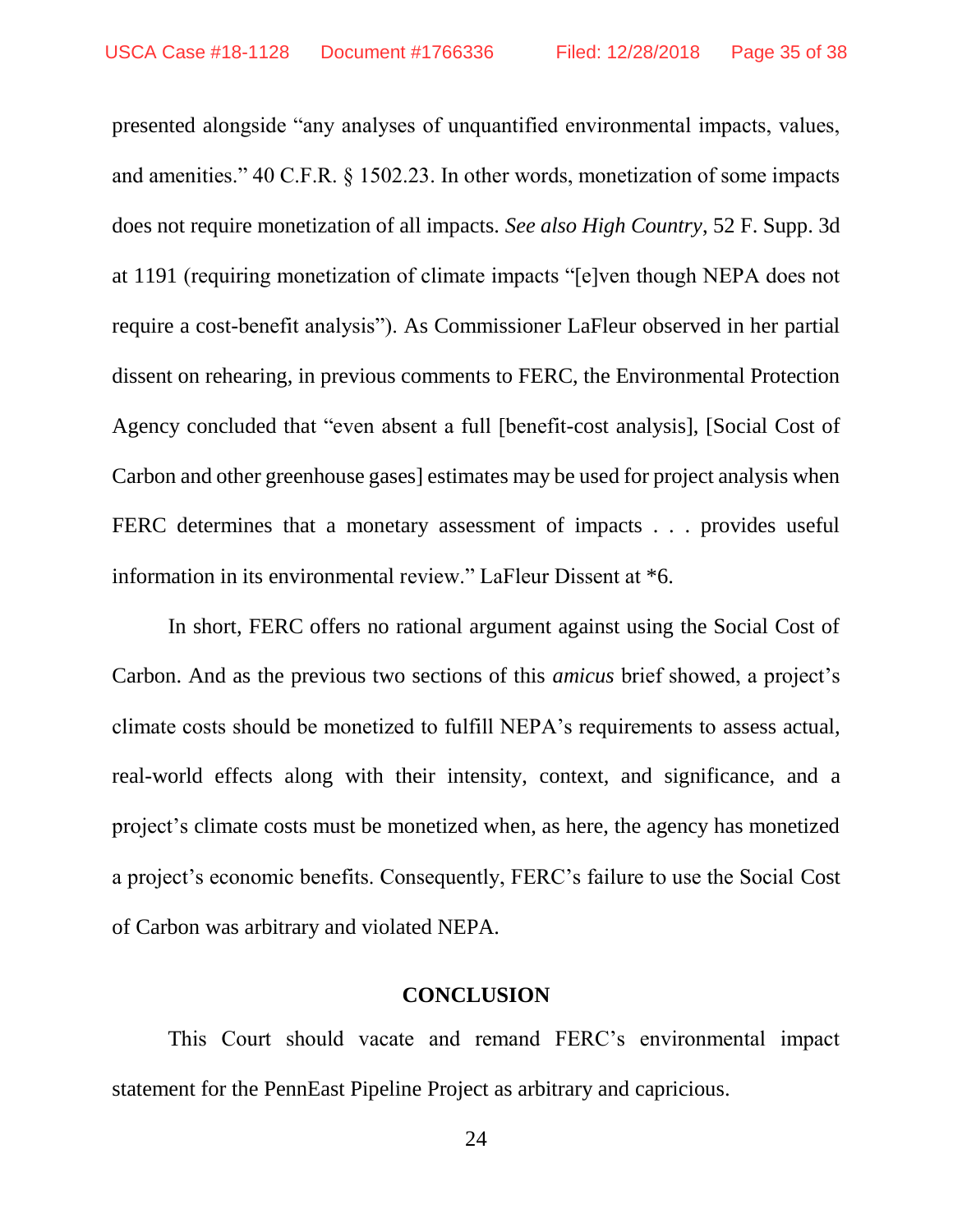Respectfully submitted,

/s/ Jason A. Schwartz Jason A. Schwartz Richard L. Revesz Avi Zevin INSTITUTE FOR POLICY INTEGRITY 139 MacDougal Street, Room 319 New York, NY 10012 (212) 992-8932 jason.schwartz@nyu.edu *Counsel for Amicus Curiae Institute for Policy Integrity*

DATED: December 28, 2018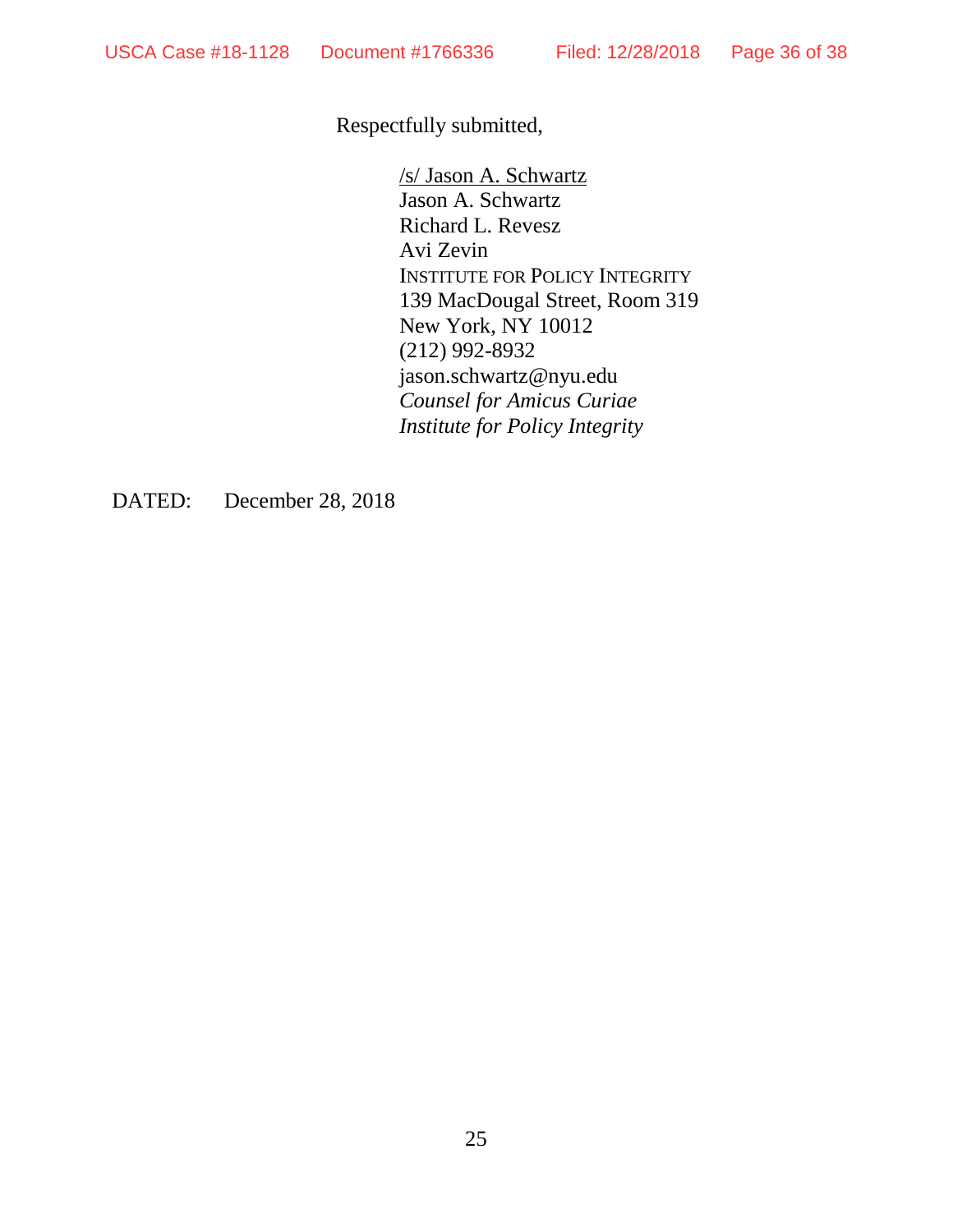### <span id="page-36-0"></span>**CERTIFICATE OF COMPLIANCE**

Pursuant to Fed. R. App. P. 29(a)(4)(G) and Fed. R. App. P. 32(g)(1), Counsel hereby certifies that this brief complies with the type-volume limitations of Fed. R. App. P. 29(a)(5) because it contains 5632 words (as counted by counsel's word processing system) excluding those portions exempted by Fed. R. App. P. 32(f) and D.C. Cir. R. 32(e)(1), which is not more than half the length of a parties' principal brief under the rules.

Counsel further certifies that this brief complies with the typeface requirements of Fed. R. App. P. 32(a)(5) and the type-style requirements of Fed. R. App. P. 32(a)(6) because it has been prepared in a proportionally spaced typeface in a 14-point Times New Roman font.

Respectfully submitted,

/s/ Jason A. Schwartz Jason A. Schwartz Richard L. Revesz Avi Zevin INSTITUTE FOR POLICY INTEGRITY 139 MacDougal Street, Room 319 New York, NY 10012 (212) 992-8932 jason.schwartz@nyu.edu *Counsel for Amicus Curiae Institute for Policy Integrity*

DATED: December 28, 2018